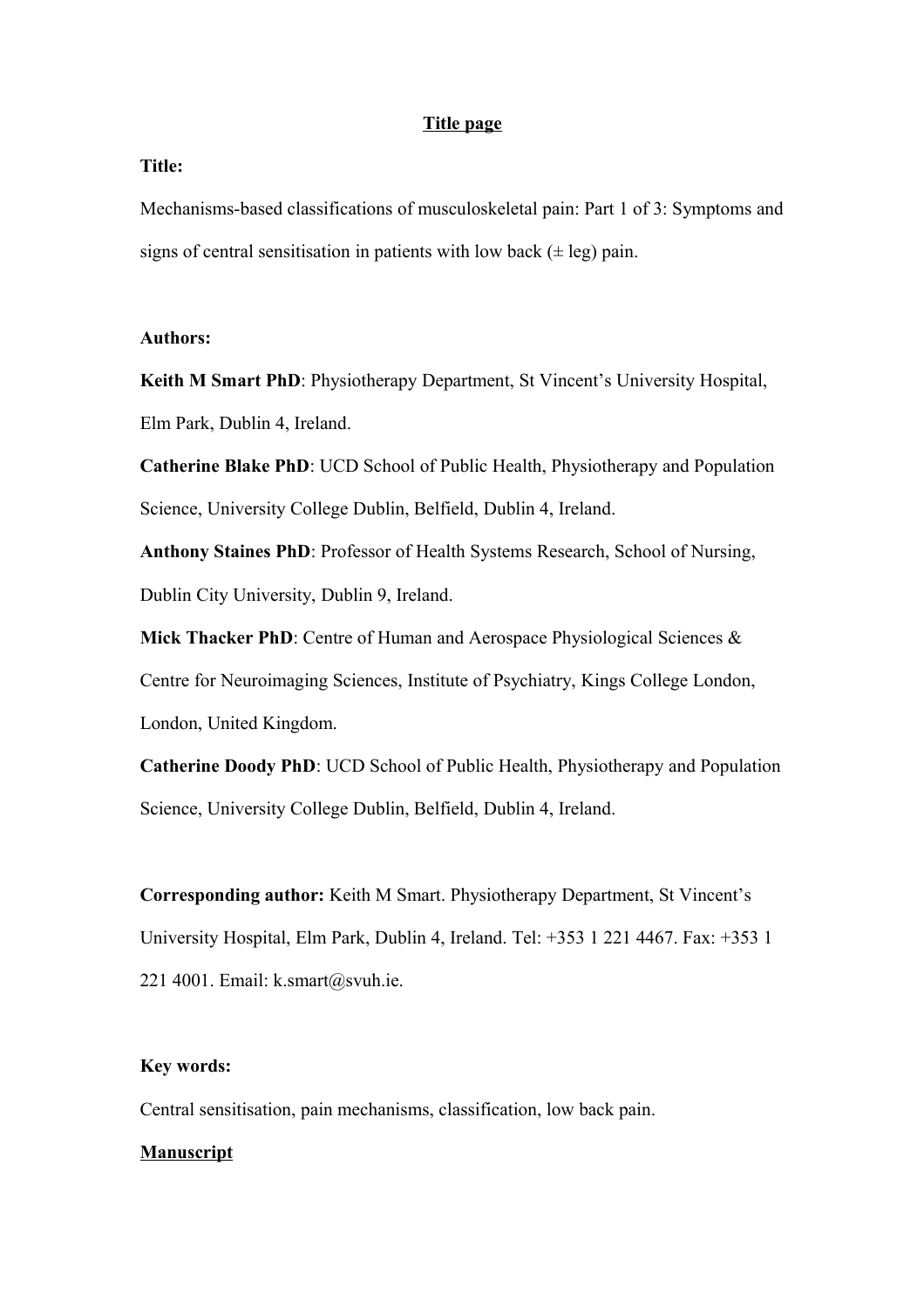#### **1. Introduction**

As a mechanisms-based classification of pain, where pain is classified according to the dominant neurophysiological mechanisms responsible for its generation and/or maintenance, 'central sensitisation' pain (CSP) has been proposed as a category of pain distinct from other mechanisms-based classifications, such as 'nociceptive' pain (NP) and 'peripheral neuropathic' pain (PNP) (Lidbeck, 2002; Smart et al. 2008). Central sensitisation pain has been operationally defined as an amplification of neural signalling within the central nervous system (CNS) that elicits pain hypersensitivity (Woolf, 2011).

Central sensitisation refers specifically to those neurophysiological processes occurring at a cellular level throughout a widely distributed CNS, including the spinal cord and/or supraspinal centres (brainstem, thalamus, limbic system and cerebral cortex) that contribute to up-regulation of the nociceptive system, i.e. enhanced synaptic excitability, lowered thresholds of activation and expansion of receptive fields of central neurons that process nociceptive inputs (Latremoliere and Woolf, 2009).

The pathophysiological mechanisms underlying central sensitisation are potentially numerous and complex, a review of which is beyond the scope of this paper. Briefly however, as well as up-regulation of nociception from enhanced synaptic efficacy secondary to processes such as 'classic central sensitisation' 'long-term potentiation' and 'transcription-dependent central sensitisation' (Woolf and Salter, 2006), additional mechanisms may also contribute to an enhancement of nociceptive transmission including loss of spinal cord inhibitory inter-neurones, enhanced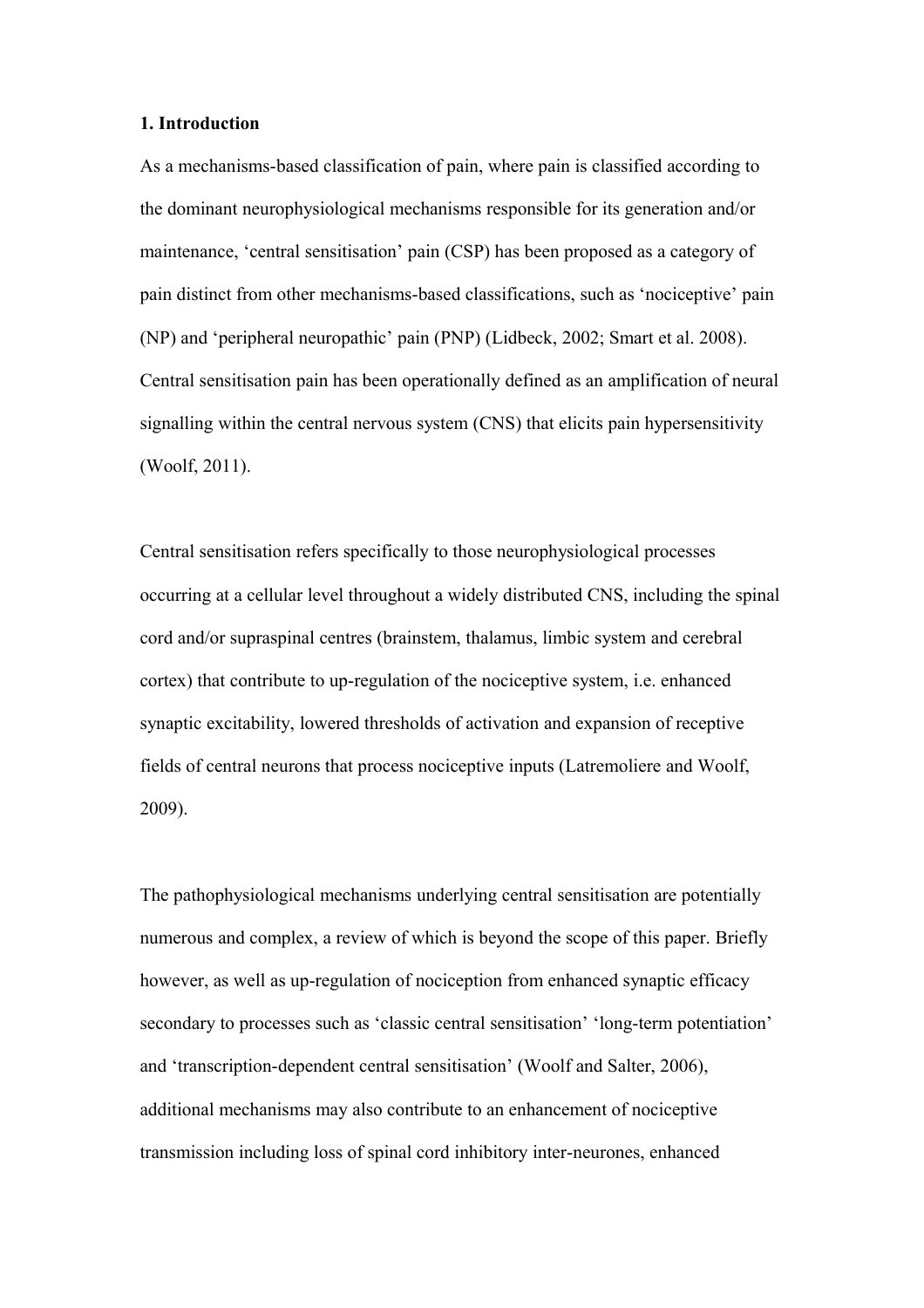facilitatory and/or loss of inhibitory descending pain control mechanisms, facilitatory cognitive-affective mechanisms and altered cortical processing of nociceptive inputs (Latremoliere and Woolf, 2009; Woolf, 2011). The net effect of these processes is that noxious input may now become magnified, more intense and longer lasting, and normally non-noxious inputs may initiate central nociceptive transmission.

A growing body of experimental and clinical data, although not always consistent, has provided some evidence suggesting that processes associated with central sensitisation may underlie some commonly encountered clinical presentations of musculoskeletal pain including chronic low back pain, whiplash associated disorders, rheumatoid arthritis and fibromyalgia (Nijs et al. 2010; Woolf, 2011).

Mechanisms-based classifications of pain, such as CSP, might optimise clinical outcomes by inviting clinicians to select treatments known or hypothesised to target the dominant neurobiological mechanisms underlying patients' pain (Woolf, 2004). However, before this assertion can be tested diagnostic or classification criteria with which to identify the phenomenon of CSP in patients must be established (Woolf, 2011).

Widespread pains, pain persisting beyond expected tissue healing times, inconsistent and/or disproportionate responses to clinical examination testing, the presence of tactile allodynia and hyperalgesia, pain in association with cognitive, affective and behavioural dysfunction as well as hypersensitivity to various sensory stimuli (e.g. light, sound and temperature) have all been proposed as symptoms and signs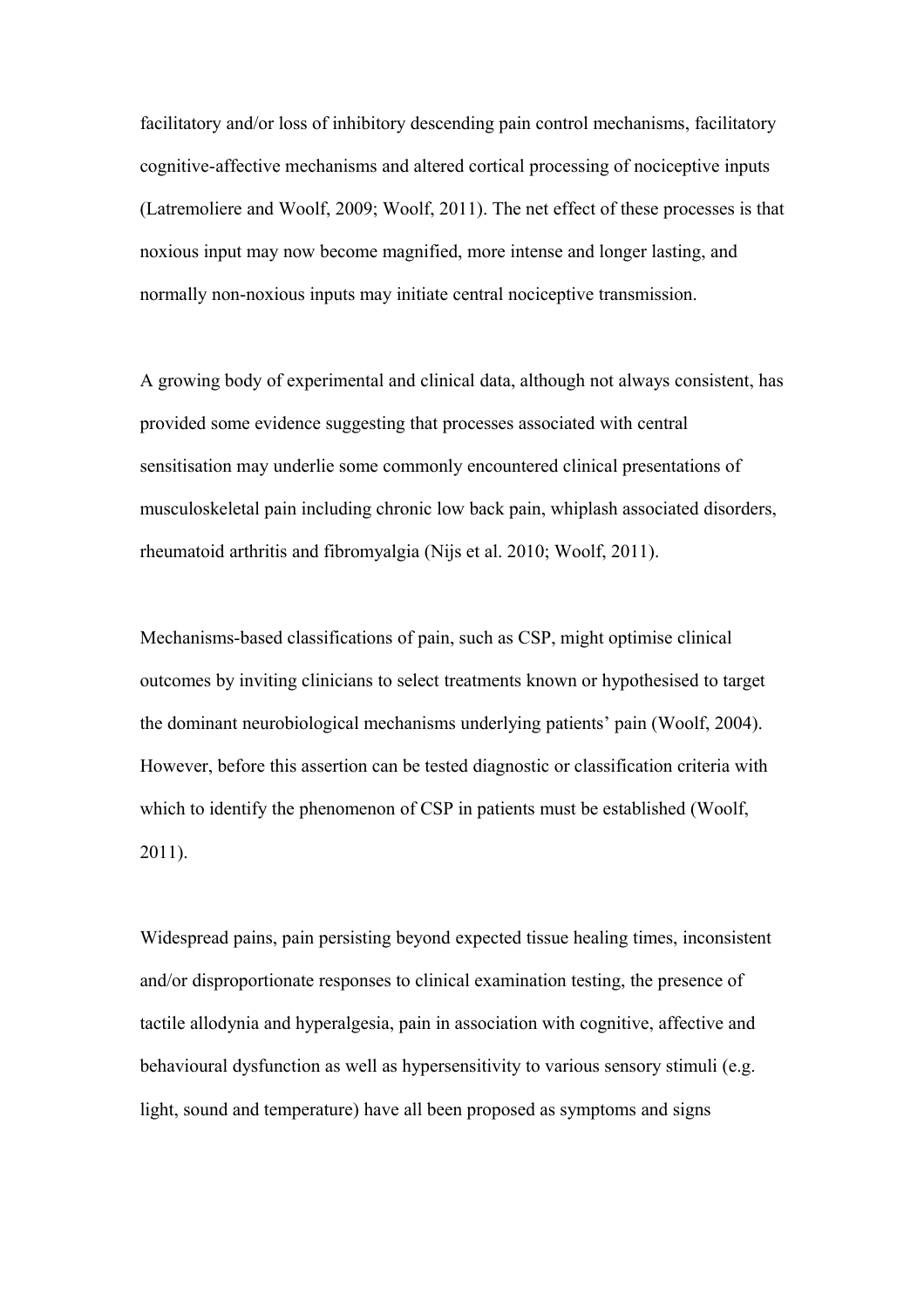suggestive of a dominance of CSP (Butler, 2000; Clauw, 2005; Smart et al. 2008; Nijs et al. 2010; Woolf, 2011) although their validity as diagnostic criteria is not known.

A recent Delphi-type survey of pain consultants and musculoskeletal physiotherapists identified a consensus-derived list of thirteen symptoms and four signs suggestive of a dominance of CSP (see Figure 1) (Smart et al. 2010).

The symptoms and signs associated with a clinical classification of CSP in patients presenting for physiotherapy have not been widely studied. The purpose of this study was to identify a cluster of symptoms and signs associated with a clinical classification of CSP in patients with low back  $(\pm \text{ leg})$  pain presenting for physiotherapy assessment. Data related to the identification of symptoms and signs associated with CSP have previously been reported in the wider context of the discriminative validity of mechanisms-based classifications of pain (Smart et al. 2011). The following paper, derived from the same study, provides an expanded analysis and allows for the presentation of additional results as well as a more detailed discussion of the underlying biological plausibility of those symptoms and signs associated with a clinical classification of CSP.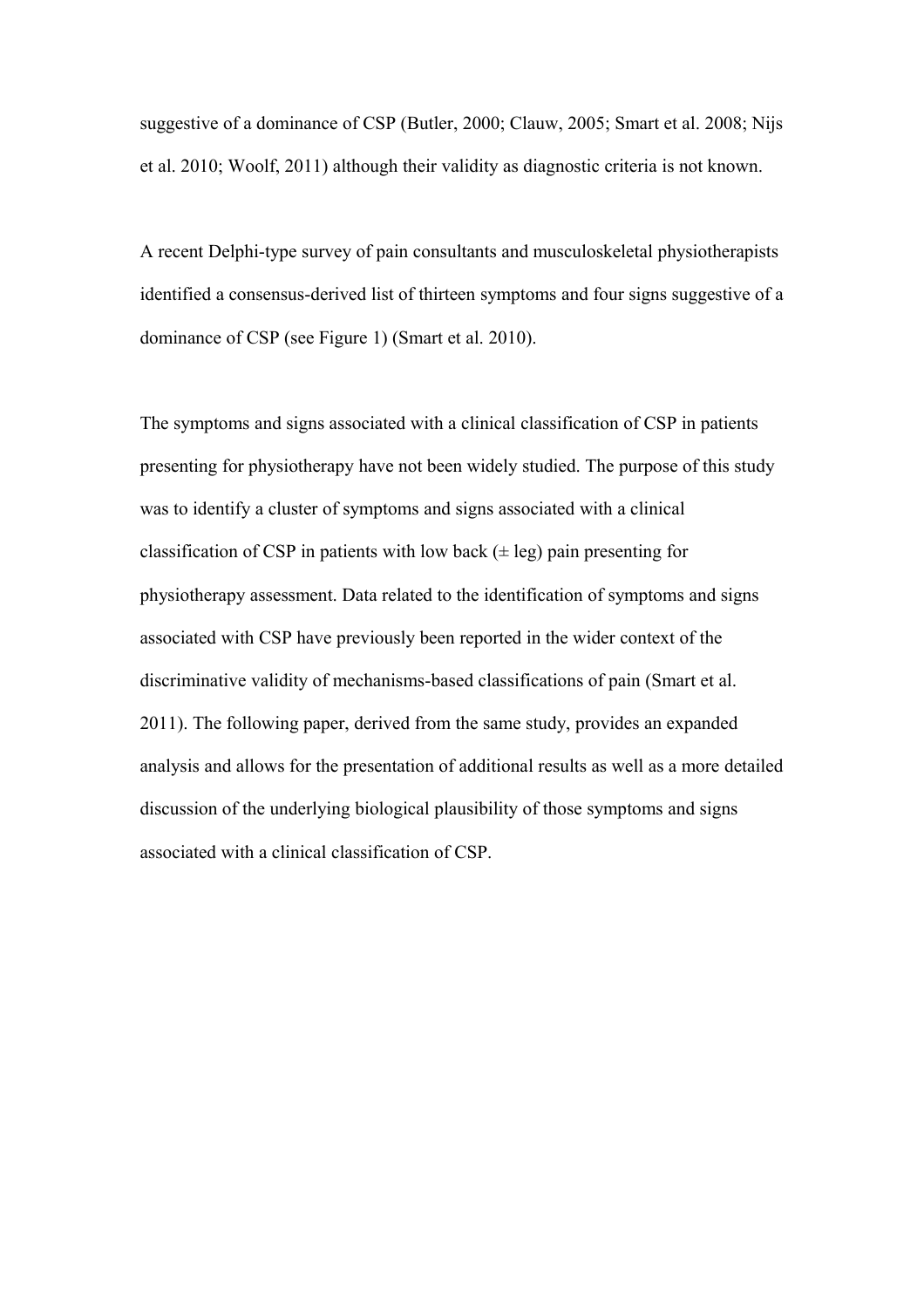#### **2. Methods**

## **2.1 Study design**

This study employed a cross-sectional, between-subjects design.

#### **2.2 Setting**

This study was carried out at four hospital sites, 1) The Adelaide and Meath Hospital, Dublin, 2) Waterford Regional Hospital, Waterford, 3) St Vincent's University Hospital, Dublin (all Ireland) and 4) Guy's and St Thomas' NHS Foundation Trust, London (United Kingdom); and two private physiotherapy practices in Dublin. Ethical approval for this study was granted by the Ethics and Medical Research Committees of each Irish institution and the National Research Ethics Service (UK). Data was collected between March 2008 and September 2009.

#### **2.3 Participants**

Fifteen experienced musculoskeletal physiotherapists (mean number of years since qualification  $= 12$  (SD: 5.2, Range: 5-21)), participated in data collection; thirteen were based in public hospital settings, one of whom was the primary investigator (KMS) and two in private practices. Thirteen clinicians held 'masters' level qualifications in physiotherapy and one clinician had a postgraduate diploma.

Eligible patients included those of 18 years of age or over with low back ( $\pm$  leg) pain referred for physiotherapy assessment and/or treatment. Patients with a history of diabetes or central nervous system injury, pregnancy or non-musculoskeletal low back pain (LBP) were excluded. Patients were recruited by physiotherapists working in various outpatient services including back pain screening clinics, general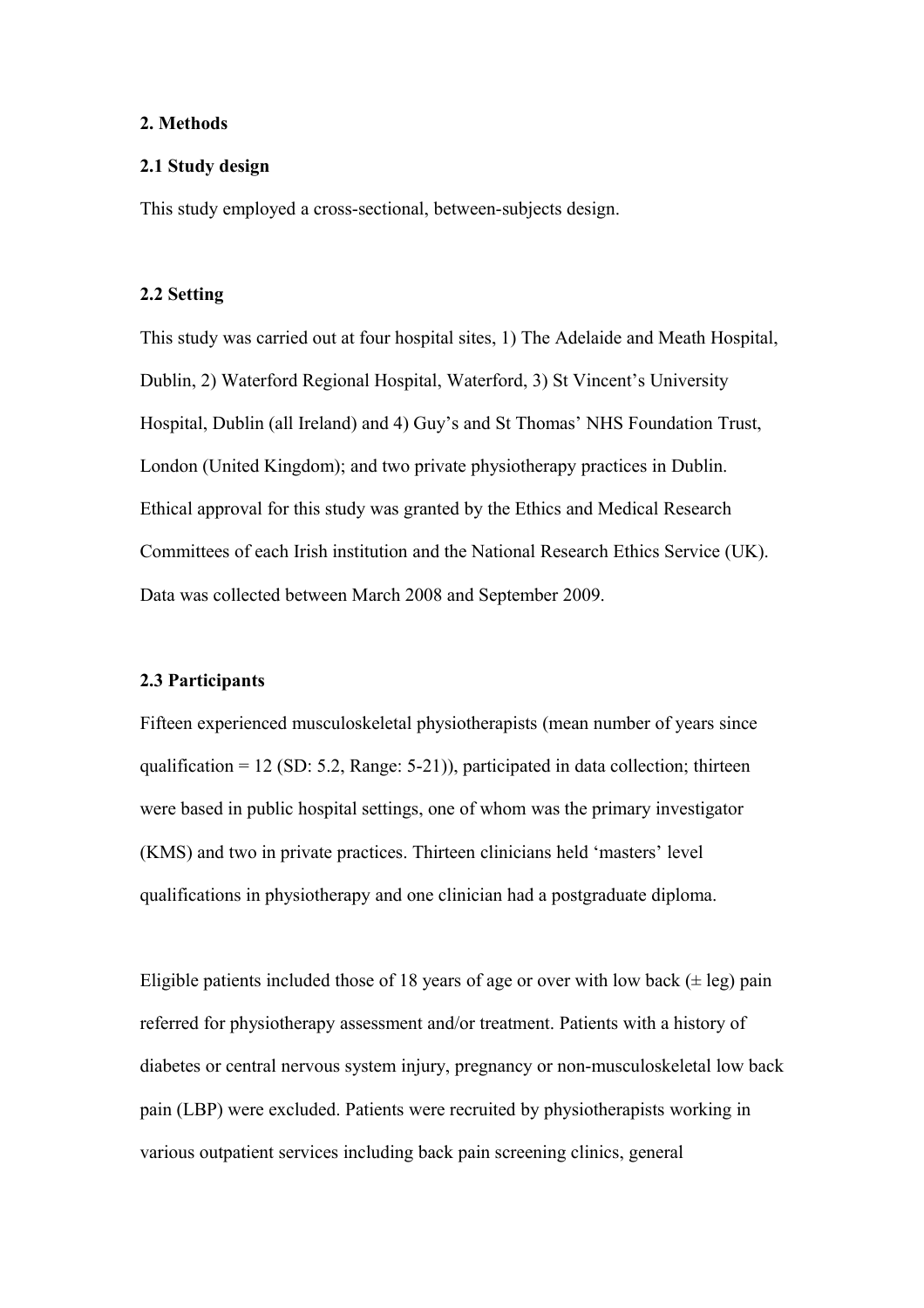physiotherapy departments and pain clinics. All patients gave signed informed consent prior to their inclusion. The process of patient recruitment and exclusion is presented in Figure 2.

#### **2.4 Instrumentation and Procedures**

A standardised form was used to collect patient demographics**.** Patients were assessed using a standardised clinical interview and examination procedure (Petty and Moore, 2001). During the clinical interview patients were encouraged to disclose details of their current low back  $(\pm \text{ leg})$  pain/symptoms, including aggravating and easing factors, diurnal variations and sensory disturbances as well as their LBP history. The clinical examination included postural, movement and neurological assessments.

After examining each patient clinicians completed a 'Clinical Criteria Checklist' consisting of two parts. 'Part 1' invited clinicians to classify each patient's pain presentation on the basis of experienced clinical judgement regarding the likely dominant mechanisms assumed to underlie each patient's pain. Patients were classified in to one of three categories of pain mechanism (i.e. NP, PNP, CSP) or one of four possible 'mixed' pain states derived from a combination of the original three categories (i.e. Mixed: NP/PNP, Mixed: NP/CSP, Mixed: PNP/CCP, Mixed: NP/PNP/CSP). In the absence of a diagnostic gold standard from which to infer a dominance of CSP the best alternative 'reference standard' – operationally defined as, *'…the best available method for establishing the presence or absence of a condition of interest'* (Bachman et al. 2005), may be expert clinical judgement (Streiner and Norman, 2003). Using this approach the development of classification criteria is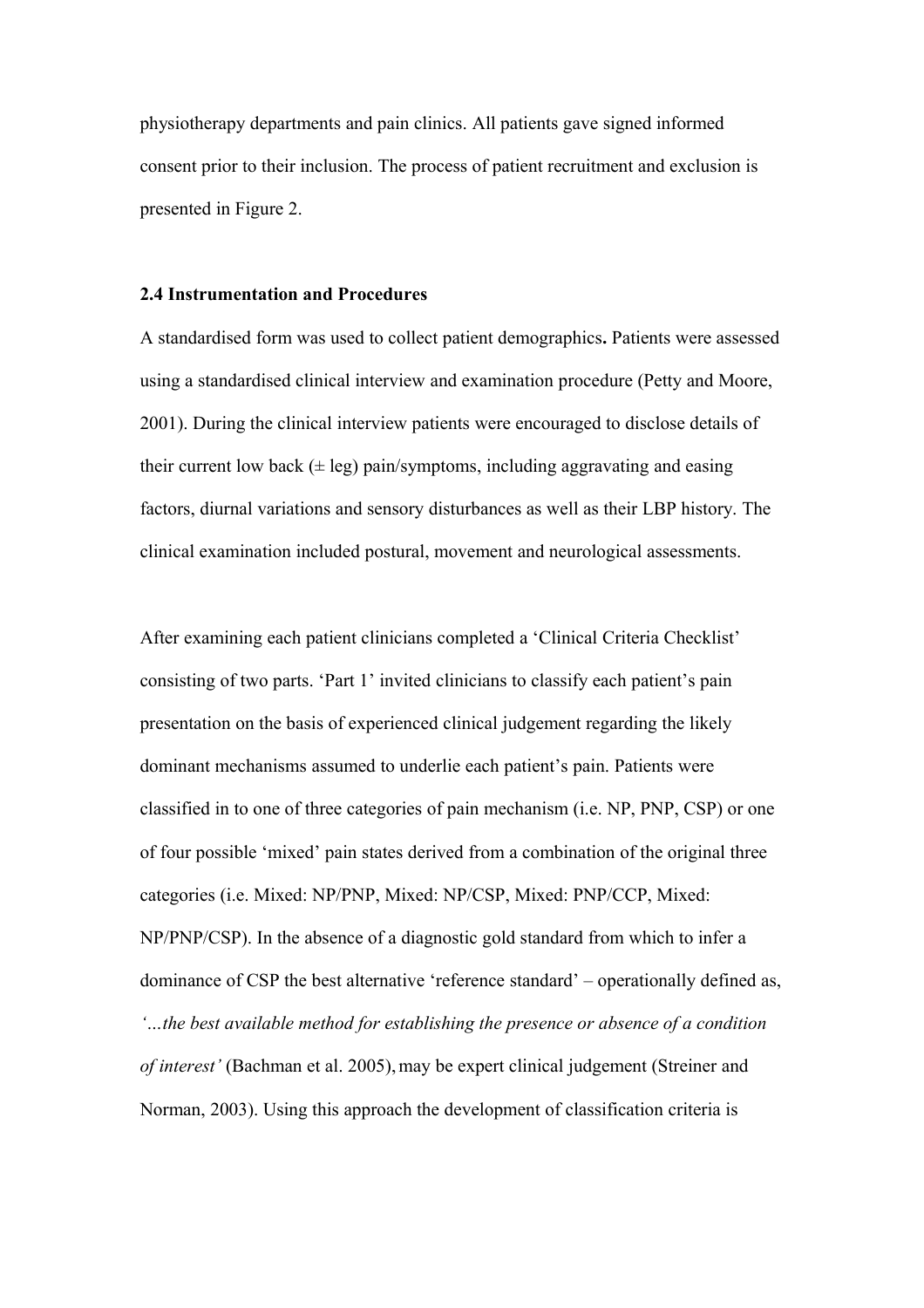based on a determination of which symptoms and signs match the impression of an experienced clinician (Katz et al. 2000).

In 'Part 2', clinicians completed a 38-item clinical criteria checklist, consisting of 26 symptoms and 12 signs (see Table 1), derived from an expert consensus list of clinical criteria suggestive of a dominance of NP, PNP and CSP mechanisms (Smart et al. 2010). Response options for each criterion included 'Present', 'Absent', or 'Don't know'. Clinicians were provided with practical training together with an 'Assessment Manual' with written instructions on how to undertake the patient examination and interpret and document findings in order to ensure that symptoms and signs were assessed consistently.

## **2.5 Sample size requirements.**

The sample size required for this study was based on guidelines for the use of logistic regression which recommend a minimum of 10 subjects per criterion (Hosmer and Lemeshow, 2000). The 38 items on the clinical criteria checklist (see Table 1) together with the variables 'age' and 'gender' provided 40 predictor variables necessitating a minimum sample of 400 patients.

#### **2.6 Data analysis.**

Data screening and univariate analyses  $(\chi^2)$ , one way analysis of variance) were performed initially in order to exclude non-discriminatory symptoms and signs (Hosmer and Lemeshow, 2000). A subsequent analysis using binary logistic regression (CSP versus non-CSP, i.e. patients classified with NP and PNP) with Bayesian model averaging (BMA) was undertaken in order to test for and identify a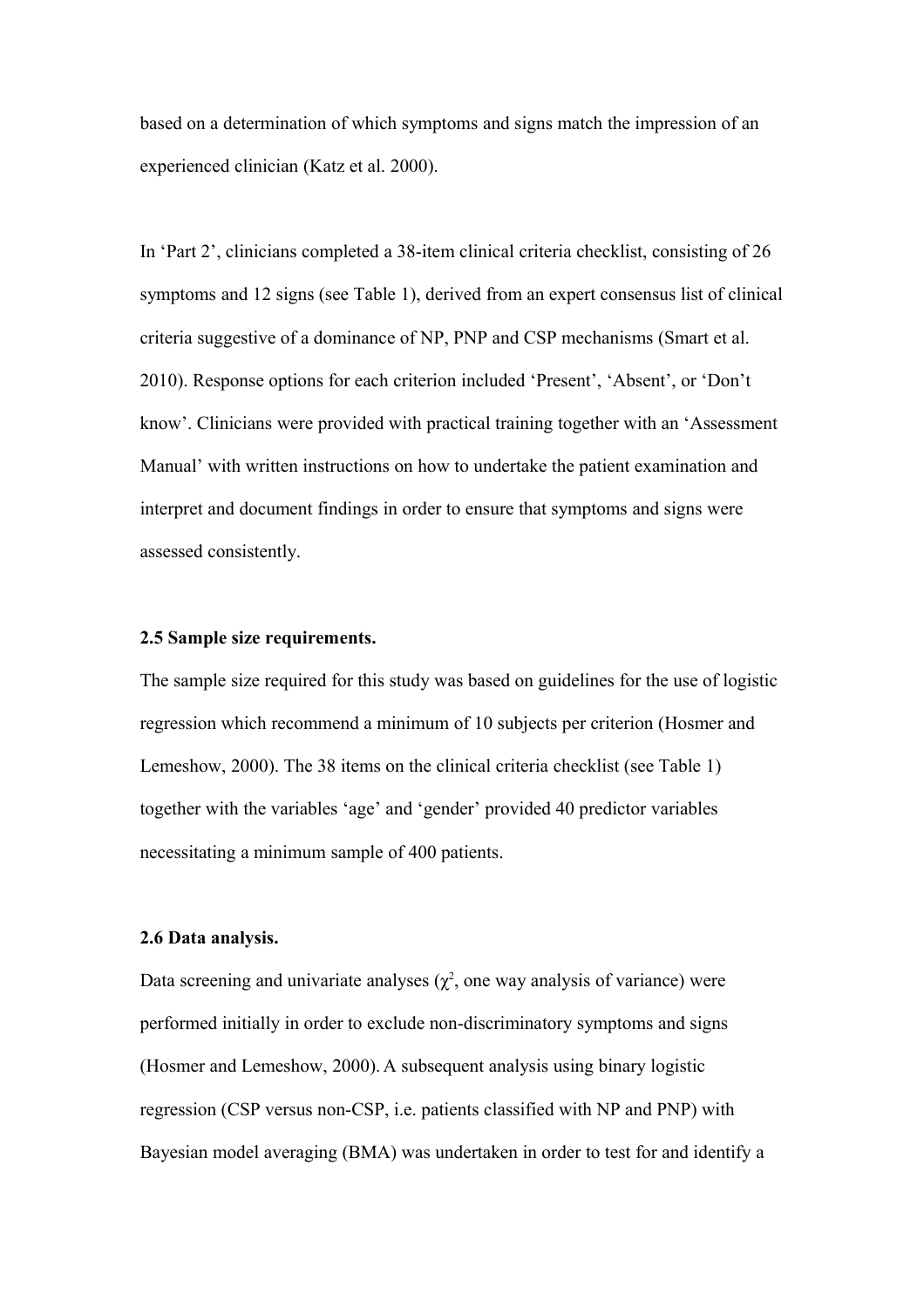discriminatory cluster of symptoms and signs associated with a clinical classification of CSP in patients with low back  $(\pm \text{ leg})$  pain (Smart et al. 2011). Bayesian model averaging i) generates a number of possible models, i.e. clusters of symptoms and signs, predictive of a disease state (e.g. CSP), ii) estimates the probability that an independent predictor variable (i.e. a symptom or sign) will be present in a given model, providing an indication of the extent to which it contributes to the model's explanatory power, and iii) provides more robust estimates of model parameters by averaging the coefficients across all possible model configurations; thereby accounting, to some degree, for the uncertainty associated with model specification as well as reducing the tendency towards inflated parameter estimates from over-fitting of single models (Montgomery and Nyhan, 2010). It has been suggested that averaging coefficients across all possible models provides better predictive performance. As a statistical procedure, BMA can therefore help to facilitate criteria selection and 'final' model specification, and lessen the uncertainty associated with conclusions regarding model parameters and prediction (Hoeting et al. 1999; Wang et al. 2004).

Symptoms and signs associated with a dominance of CSP identified from a Delphi survey were selected as candidate criteria for inclusion into the model (Smart et al. 2010) (Criteria: 4, 6, 10, 13, 14, 15, 16, 19, 23, 24, 25, 26, 30, 33, 34, 35, 36, and 38; see Table 1). Additional symptoms and signs were included when data screening and univariate analyses identified criteria whose 'absence' also appeared to be associated with a dominance of CSP (Criteria: 1, 5; see Table 1).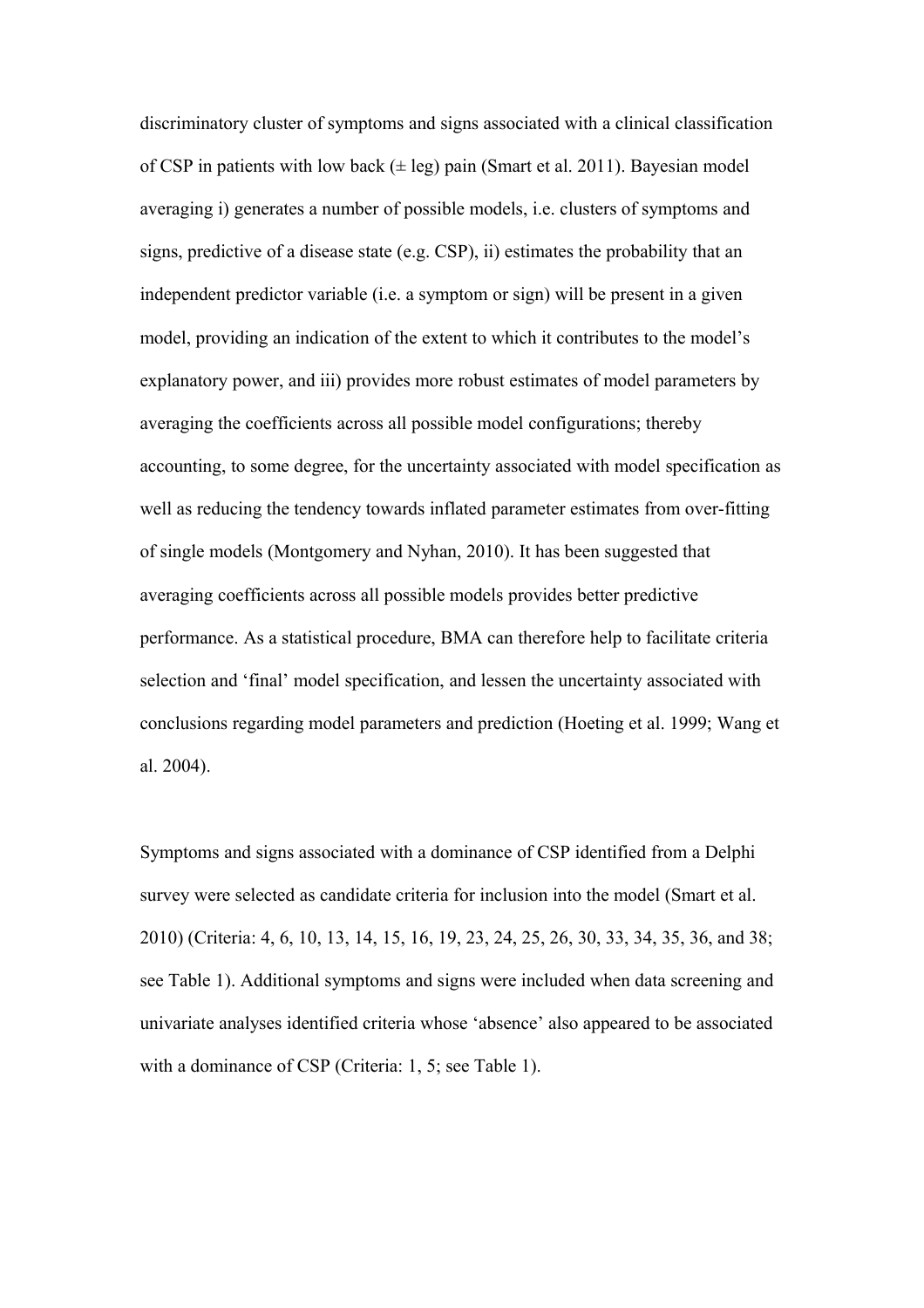The weakest predictive symptoms and signs were excluded from successive models. Selection of the final model was based on considerations of classification accuracy and parsimony, i.e. identifying a cluster comprising the fewest symptoms and signs whilst preserving classification accuracy (Hosmer and Lemeshow, 2000).

Indices of classification accuracy (sensitivity, specificity, positive and negative predictive values (PPV, NPV), positive and negative likelihood ratios (LR+, LR−)) with two-sided 95% confidence intervals (CIs) were calculated in order to assess the classification accuracy of each model.

Univariate analyses were performed using SPSS (SPSS for windows, version 15). The binary logistic regression analysis with BMA was performed in 'R' (2009, version 2.9.2).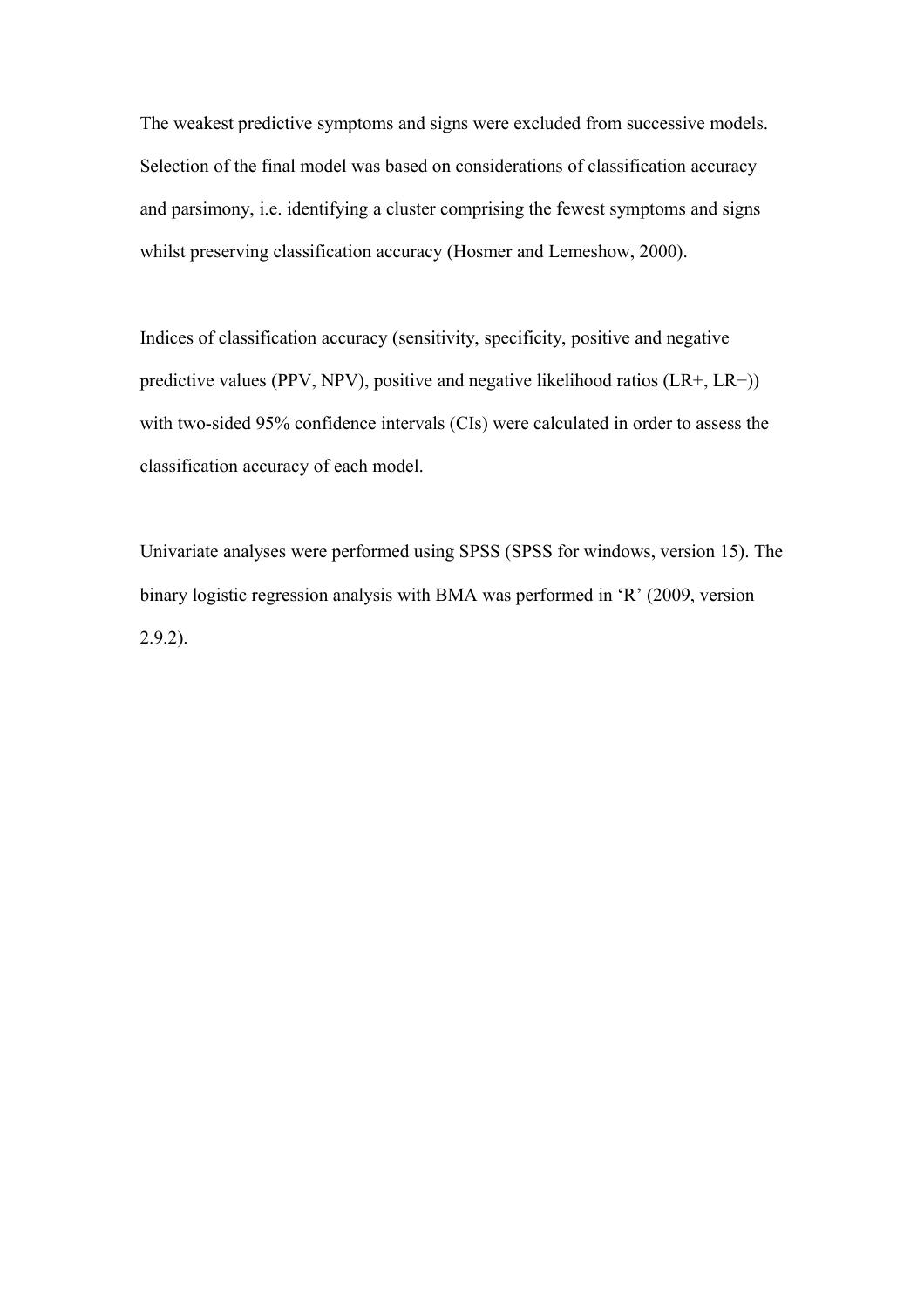#### **3. Results**

A presenting sample of 551 patients with musculoskeletal low back ( $\pm$  leg) pain was invited to participate in the study. Fifty-one ineligible patients were excluded, and 36 patients with a mixed ( $n = 35$ ) or indeterminate ( $n = 1$ ) pain state were excluded on the grounds that any discriminatory clusters of symptoms and signs would be more clearly identified from those patients classified with a dominance of CSP, a practice in keeping with similar studies (Bennett, 2001; Freynhagen et al. 2006). Patient demographics for the final sample  $(n = 464)$  are presented in Table 2.

## **3.1 Data screening and Univariate analyses**

Age (Browne-Forsythe F-ratio 0.23 (*df* 2, 463),  $p = 0.80$ ), gender ( $\chi^2$  (*df* 2,  $n = 464$ )  $= 1.59, p = .45$ ) and Criterion 17 ( $\chi^2$  (*df* 2, *n* = 464) = 2.30, *p* = .32) were not significantly associated with pain classification and were subsequently excluded from the multivariate analysis.

#### **3.2 Regression analysis**

Missing values were identified for 12 cases, thus reducing the valid sample size from  $n = 464$  to  $n = 452$  (CSP  $n = 98$ , Non-CSP  $n = 354$ ). Model parameters (posterior probabilities, expected values of the regression coefficients) and indices of classification accuracy for successive models are presented in Tables 3 and 4 respectively. 'Model 7' was selected as the 'final' CSP model. Model parameters for each criterion in the final CSP model are presented in Table 5 (where shortened criterion descriptions are given; full descriptions are presented in Table 1).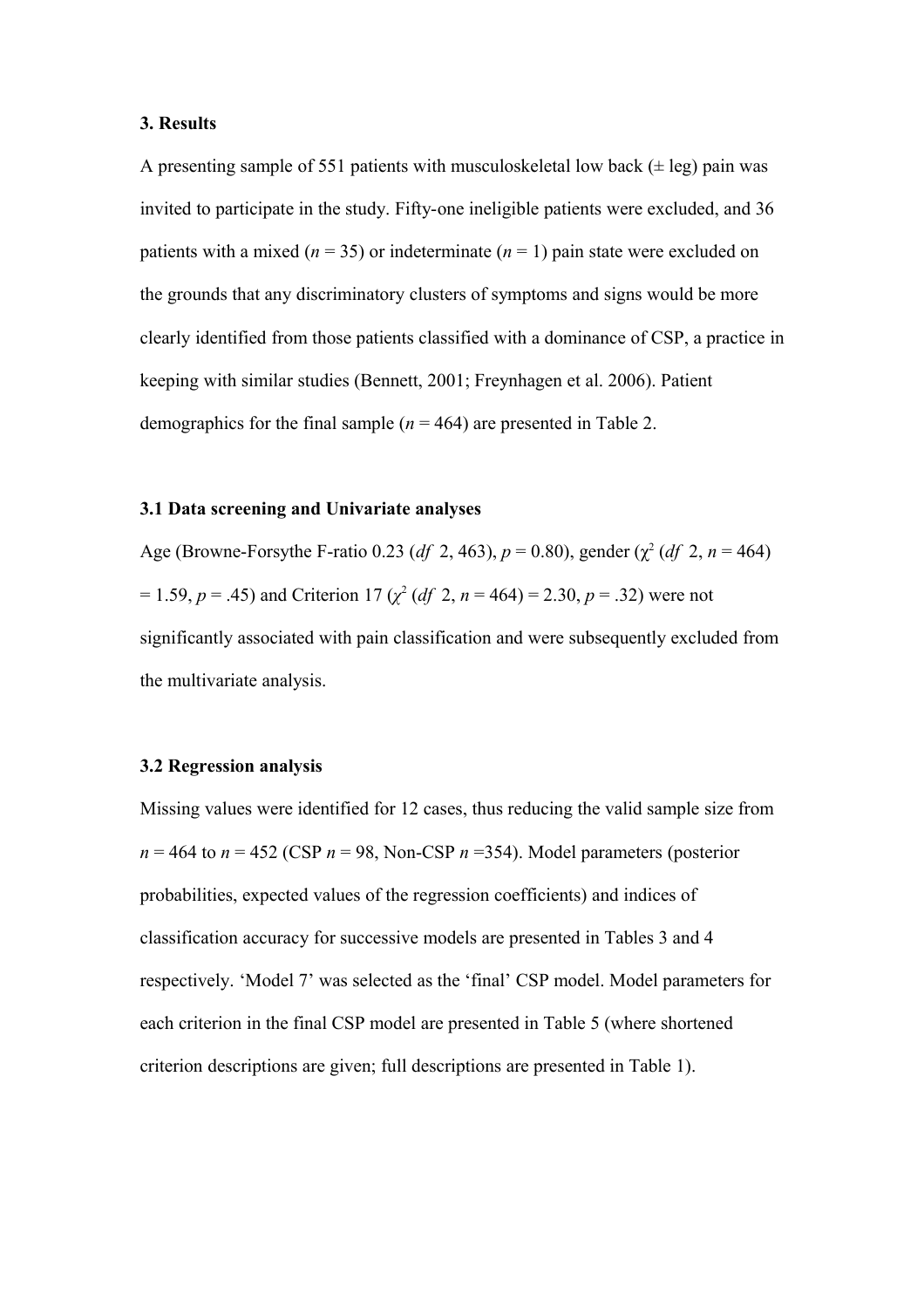According to the final model a clinical classification of CSP was predicted by the presence of three symptoms (Criteria 4, 13 and 25) and one sign (Criterion 33). The strongest predictor of CSP was Criterion 13 (OR: 30.69; 95% CI: 8.41-112.03) suggesting that patients with *'Disproportionate, non-mechanical, unpredictable pattern of pain provocation in response to multiple/non-specific aggravating/easing factors'*, were over 30 times more likely to be classified with a dominance of CSP compared to those with non-CSP, controlling for all other variables in the model.

Patients with *'Diffuse/non-anatomic areas of pain/tenderness on palpation'*, *'Pain disproportionate to the nature and extent of injury or pathology'*, and those whose pain presentation had a *'Strong association with maladaptive psychosocial factors (e.g. negative emotions, poor self-efficacy, maladaptive beliefs and pain behaviours, altered family/work/social life, medical conflict)'* were around 27, 15 and 7 times more likely, respectively, to be classified with a dominance of CSP.

### **3.3 Classification accuracy**

The cross-tabulation from which the indices of classification accuracy were calculated are presented in Table 6, as recommended (Bossuyt et al. 2003). Indices of classification accuracy, with 95% confidence intervals, for the final CSP model are presented in Table 7.

The final model had a sensitivity of 91.8% (95% CI: 84.5-96.4%) suggesting that this cluster of symptoms and signs correctly predicted a clinical classification of CSP in 91.8% of patients classified with CSP according to the reference standard of 'expert' clinical judgement, but incorrectly predicted 8.2% of these patients as having Non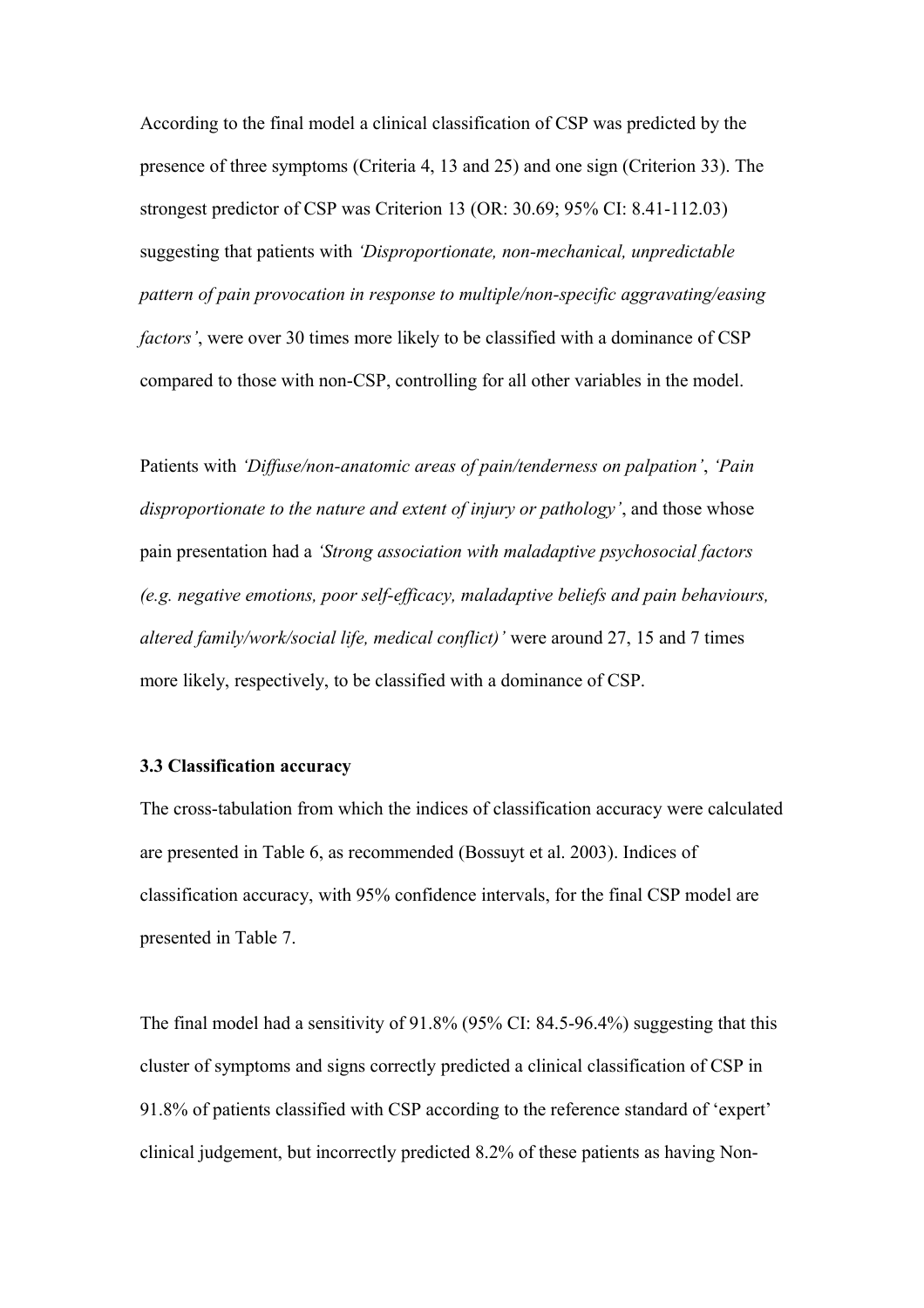CSP. A specificity of 97.7% (95% CI: 95.6-99.0%) suggests that the final model correctly predicted 97.7% of patients with Non-CSP, but incorrectly predicted 2.3% of patients as having CSP.

The PPV of 91.8% (95% CI: 84.5-96.4%) indicates that a patient with the cluster of symptoms and signs outlined by the model was likely to have been classified with CSP with a 91.8% level of probability. The NPV indicates that the probability of a patient without the cluster having Non-CSP is 97.7% (95% CI: 95.6-99.0%).

The LR+ of 40.64 (95% CI: 20.43-80.83) suggests that the specified cluster of symptoms and signs is around 40 times more likely to be found in patients classified with CSP than Non-CSP. The LR− indicates that the likelihood of the cluster being absent in patients classified with CSP compared to those with non-CSP is 0.08 (95% CI: 0.04-0.16). Negative likelihood ratios  $\leq$  0.1 may be useful clinically (Jaeschke et al. 1994), indicating the absence of a cluster of symptoms and signs may be accurate at ruling the condition of interest, i.e. CSP, out.

The diagnostic odds ratio of 486.56 (95% CI: 177.74-1331.97) indicated that the cluster was around 480 times more likely to accurately than inaccurately predict a clinical classification of CSP in patients classified with CSP.

The predictive accuracy of the cluster is illustrated by the scatter plot presented in Figure 3. Figure 3 (left) provides an indication of how well the final CSP model 'fits' the sample from which it was derived. The clusters in the top right and bottom left quadrant of the graphic represents those patients correctly 'observed' (i.e. classified)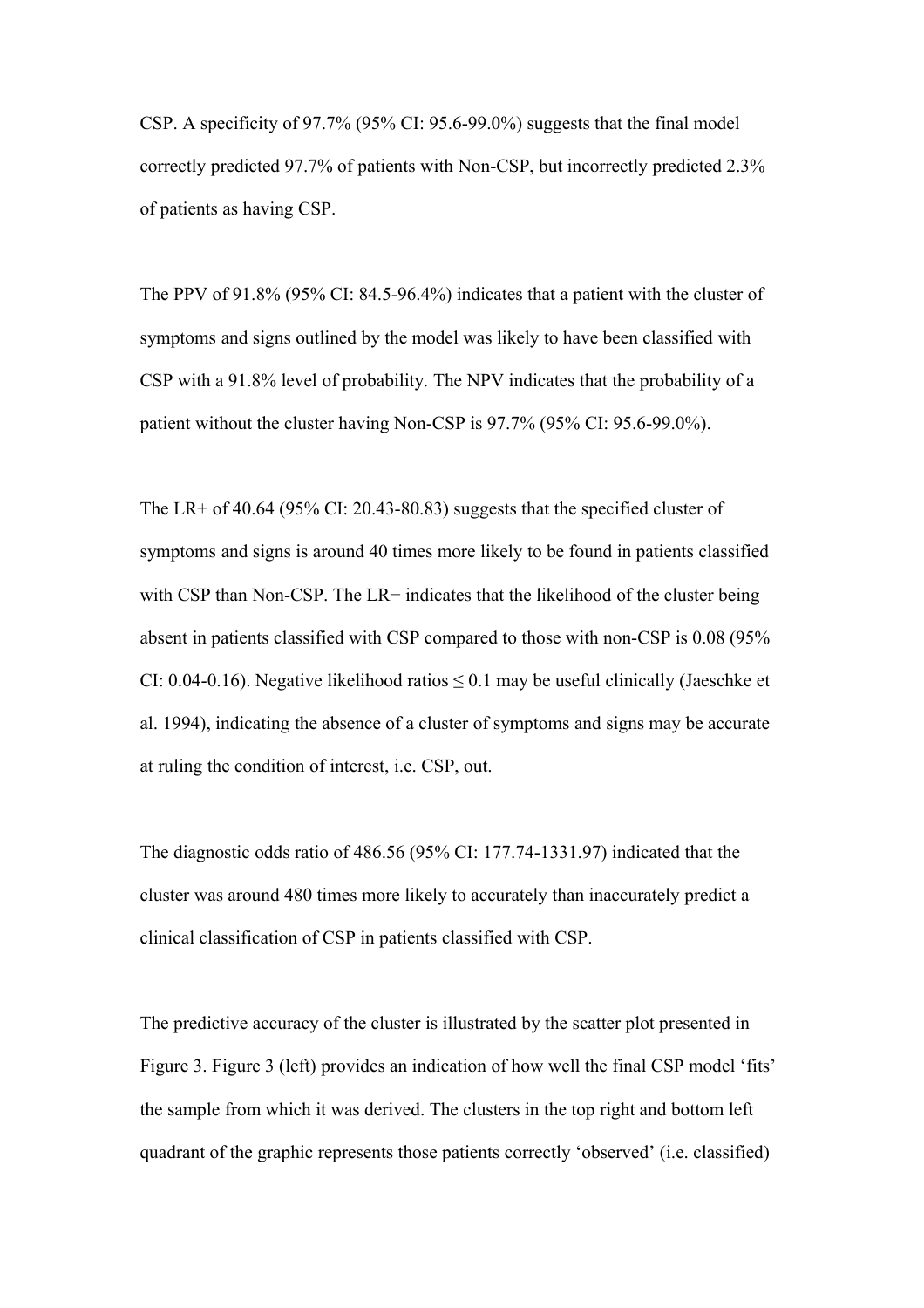and predicted by the model to have a dominance of CSP and Non-CSP respectively. Those clusters in the top left and bottom right represent those patients misclassified. The scatter plot depicted in Figure 4.5 (right) shows the spread of predictive probabilities from the model, which suggest that the model is predicting very well.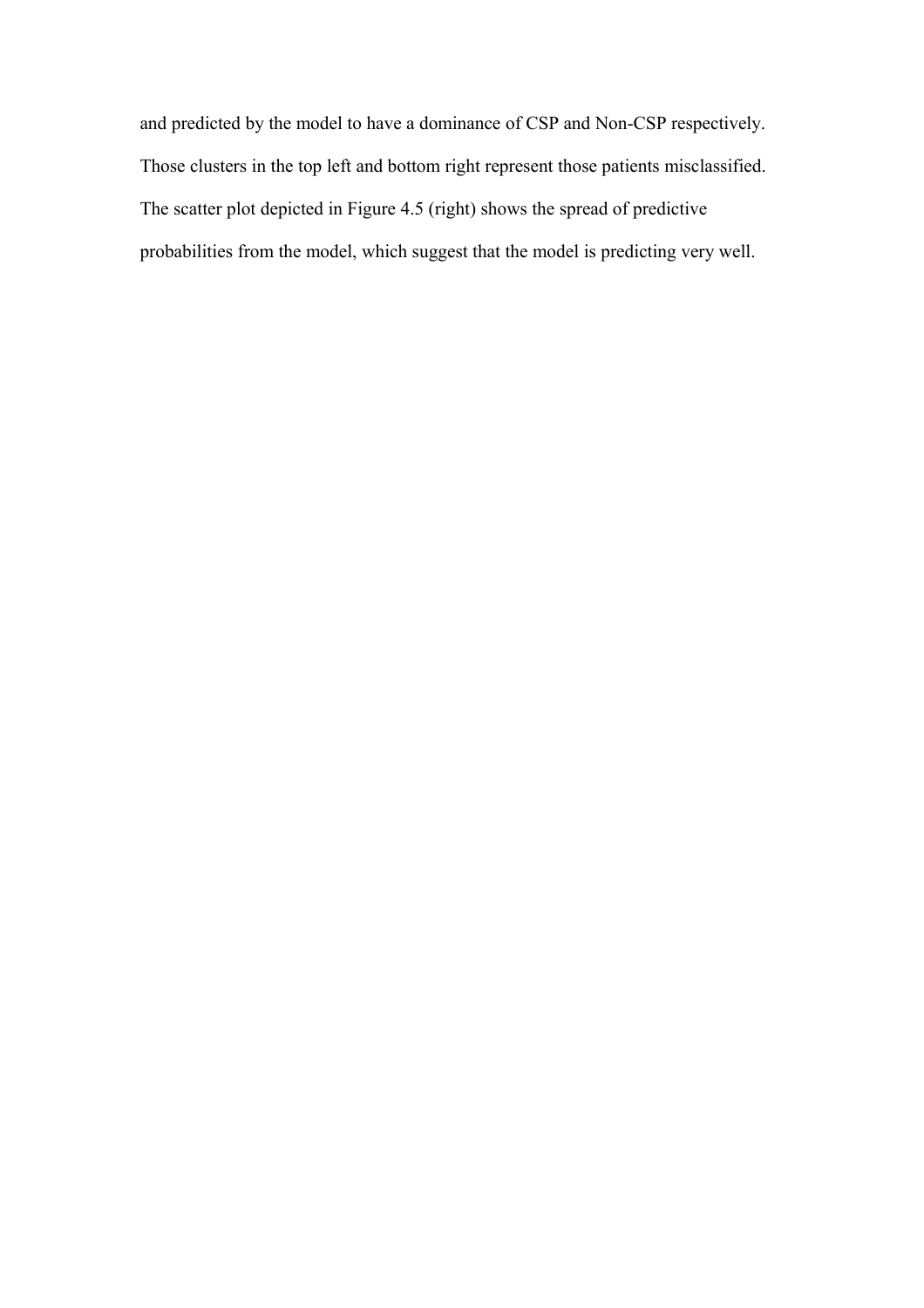#### **4. Discussion**

This multi-centre study identified a cluster of three symptoms and one sign associated with a clinical classification of CSP in patients with low back  $(\pm \text{ leg})$  pain presenting for physiotherapy assessment.

Three of the initial 14 symptoms entered into the first model together with one of the six signs emerged as predictors of CSP, suggesting that symptoms rather than signs may be relatively more predictive of CSP. We speculate that each symptom and sign in the cluster is underpinned by a degree of clinical and biological plausibility.

According to the final model, *'Disproportionate, non-mechanical, unpredictable pattern of pain provocation in response to multiple/non-specific aggravating/easing factors'* was the strongest predictor of CSP. A distortion in the stimulus-response relationship between movement/mechanical stimuli and pain has been suggested as a possible clinical indicator associated with a dominance of CSP (Butler, 2000). Distortions in this relationship may reflect those alterations in the functional, chemical or structural properties of a widely distributed network of CNS neurones that may lead to excessive neuronal excitability and enable nociceptive inputs to become magnified (hyperalgesia) and/or non-noxious stimuli to initiate or augment nociceptive transmission (allodynia) (Woolf and Salter, 2006; Dickenson, 2007). This symptom could represent one example of the ways in which these phenomena may manifest clinically.

The presence of non-segmental/diffuse areas of tenderness on palpation could similarly reflect disordered pain regulation (Jensen et al. 2010) and specifically the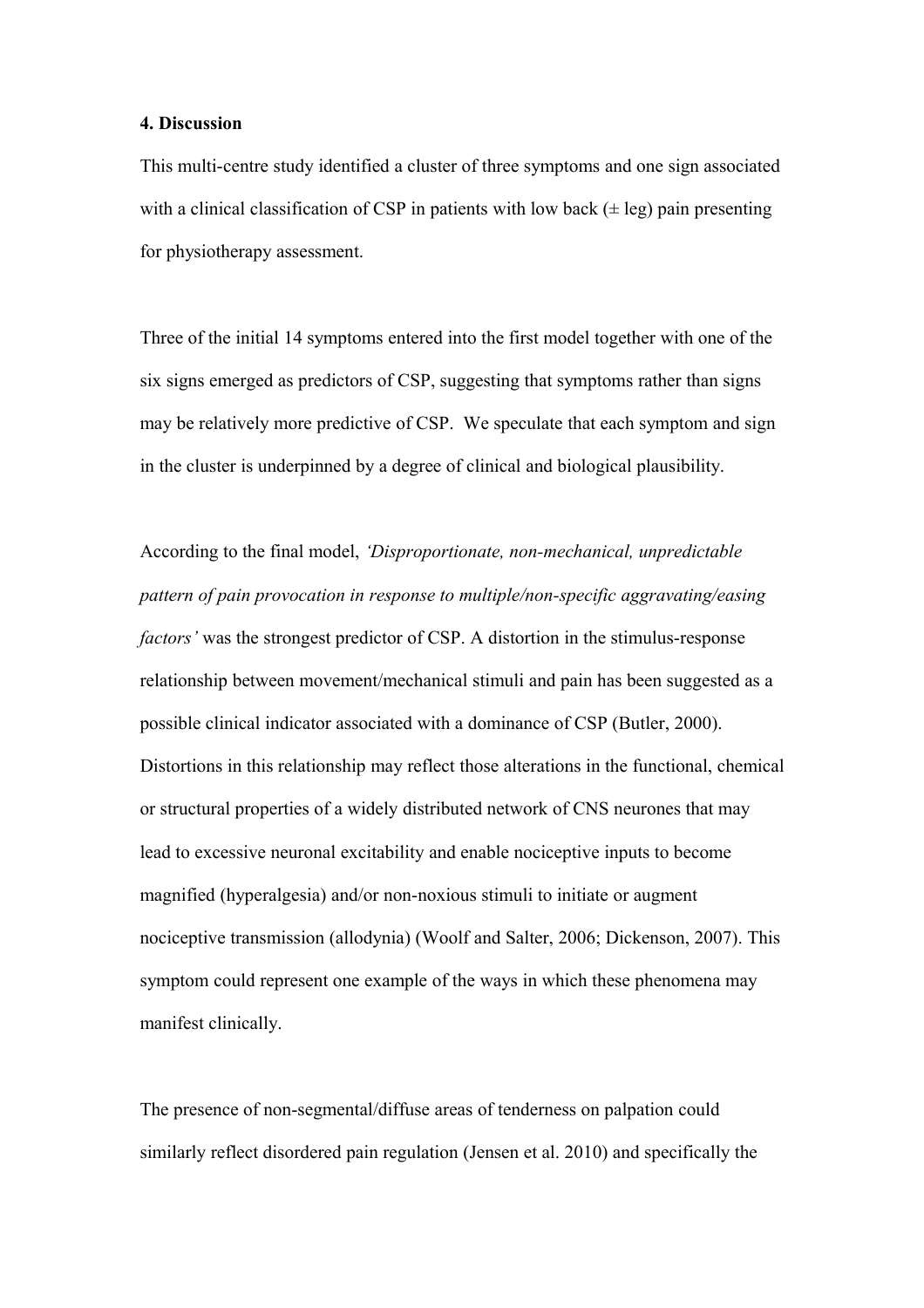clinical manifestation of mechanical (touch-evoked) allodynia, a clinical phenomenon considered to reflect some degree of CNS dysfunction (Lidbeck, 2002). For example, enhanced synaptic excitability, lowered thresholds of activation, and/or expanded receptive fields in the dorsal horn of the spinal cord may allow non-nociceptive afferents to activate second order neurones previously only accessible by nociceptive afferents (Vicenzino et al. 2002). The presence of lowered pressure pain thresholds together with altered patterns of neuronal activation in pain-related cortical areas has been demonstrated in patients with non-specific LBP and fibromyalgia suggestive of augmented central pain processing (Giesecke et al. 2004). Furthermore, diffuse nonanatomic pain on spinal palpation is one of the five validated non-organic physical signs often employed as an index of pain-related behaviour in patients with LBP (Waddell et al. 1980). Cortical responses to tactile stimuli in areas thought to be involved in descending modulatory control of nociception are known to differ in those patients with and without significant non-organic signs (Lloyd et al. 2008) raising the possibility that the presence of diffuse tenderness may be associated with alterations in descending pain control mechanisms and/or reflect altered cortical sensory processing whose mechanisms might be considered to sub-serve the phenomenon of central sensitisation.

A pain report disproportionate to the nature and extent of injury or pathology could reflect some of the underlying pathophysiological processes associated with central sensitisation which may ultimately contribute to heightened pain perception (Wand et al. 2011) and consequently to what might ultimately be interpreted by a clinician as a more severe, disproportionate pain report.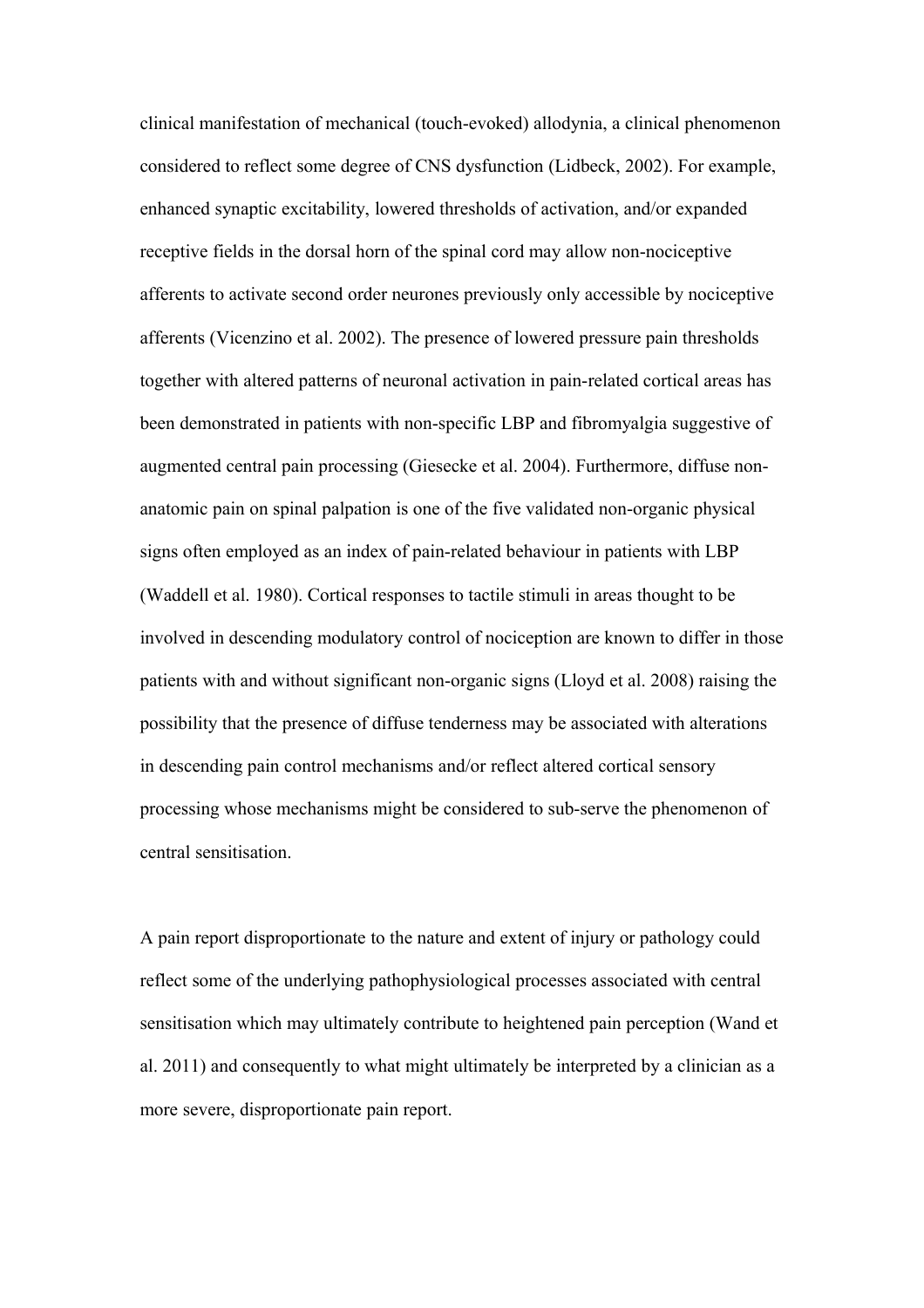And lastly, the presence of maladaptive psychological features as a predictor of CSP could reflect alterations in CNS pain processing (Curatolo, 2008). For example, there is some evidence to suggest that cognitive-emotive constructs such as fear and attention can enhance pain transmission in the dorsal horn of the spinal cord via forebrain mediated activation of facilitatory descending pathways (Zusman, 2002). In addition, the manifestations of emotional distress that a pain experience may evoke, such as fear and anxiety may modulate pain processing in cortical and sub-cortical areas and further contribute to and enhance the intensity and unpleasantness of a patients pain experience (Neugebauer et al. 2009).

Interestingly, a number of symptoms and signs often associated with CSP, such as pain persisting beyond expected tissue healing times and hyperalgesia, did not emerge as predictors of CSP. The reason for this is not known. Future studies in different patient populations may establish the diagnostic validity of such features.

The ability to identify patients with an assumed dominance of CSP could be useful when deciding on management strategies for such patients. Clinicians might select treatments either known or hypothesised to target the neurophysiological mechanisms underlying CSP in an attempt to improve outcomes and provide a rational basis for intervention. For example, there is some evidence to suggest that educating patients about the neurobiology of pain as a therapeutic intervention might improve illness beliefs, movement performance and lessen the threat value of pain (Moseley, 2002; Moseley et al. 2004; Van Oosterwijck et al. 2011). Whilst the mechanism of action is unknown we speculate that neurophysiology pain education might induce cognitive reappraisals that lessen the cognitive-affective contributions to central sensitisation,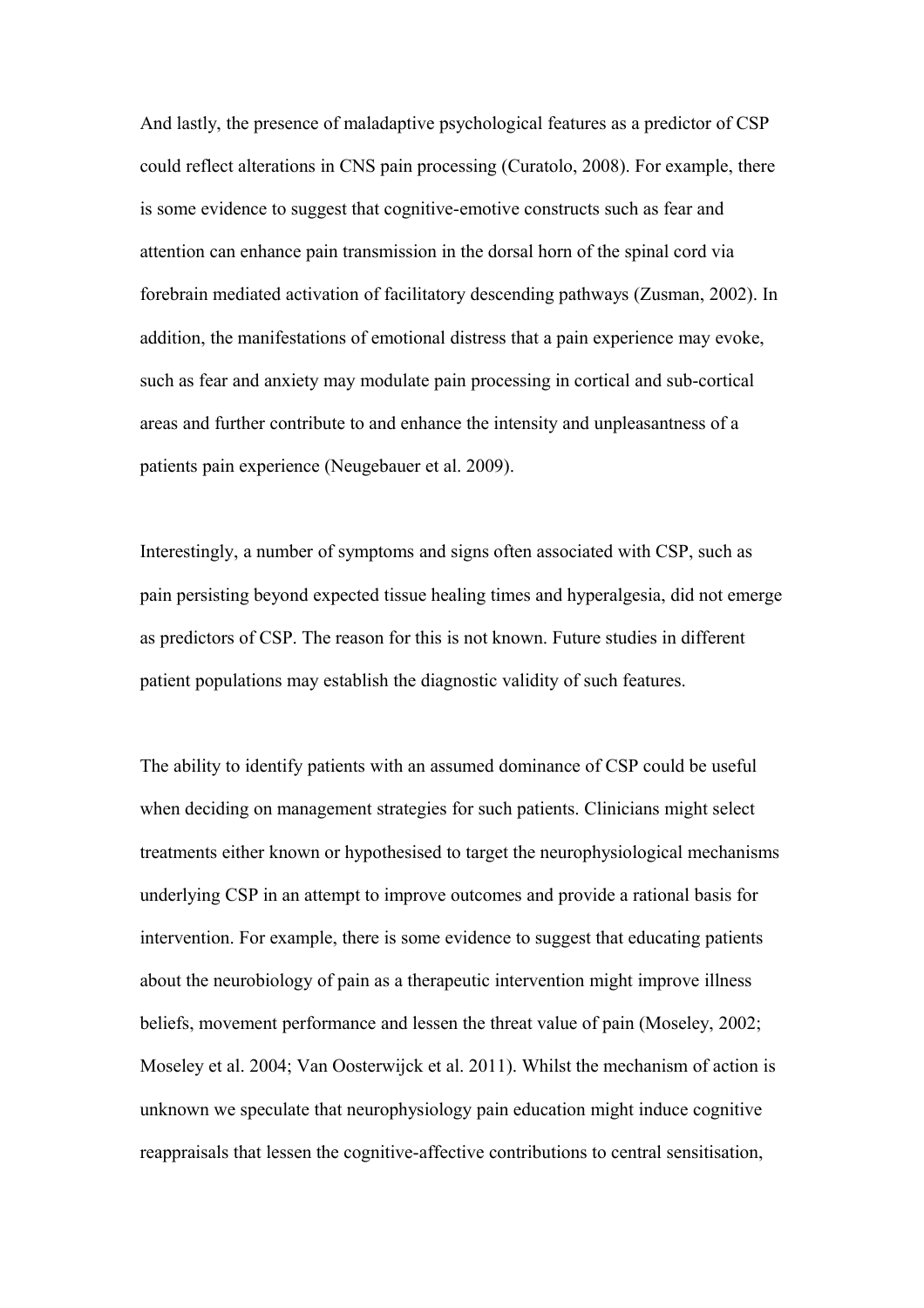perhaps by reducing the descending facilitation and/or enhancing inhibition of pain (Van Oosterwijck et al. 2011). Similarly, centrally acting analgesics might be selected when CSP is suspected (Mease et al. 2011).

At the same time, clinicians might be discouraged from employing interventions targeted towards more peripheral mechanisms thus lessening the use of interventions unlikely to benefit such patients. Such an approach might limit the potential iatrogenic effects of inappropriate or failed interventions and the waste of valuable healthcare resources.

The findings from this study should be interpreted in light of a number of limitations (Smart et al. 2011). Studies that develop classification criteria with small to moderate sample sizes tend to produce individual symptoms and signs with inflated odds ratios and clusters with inflated estimates of classification accuracy since the regression modelling process optimises model fit. Cross-validation of the symptom and sign cluster in separate cohorts of patients in various clinical settings is required in order to provide more accurate model estimates (Tabachnik and Fidell, 2007; Nemes et al. 2009).

In addition, future studies could enhance the robustness and generalisability of their findings by recruiting larger patient samples with varied musculoskeletal disorders from across different healthcare settings (primary versus secondary) in order to obtain alternative and/or more precise model estimates.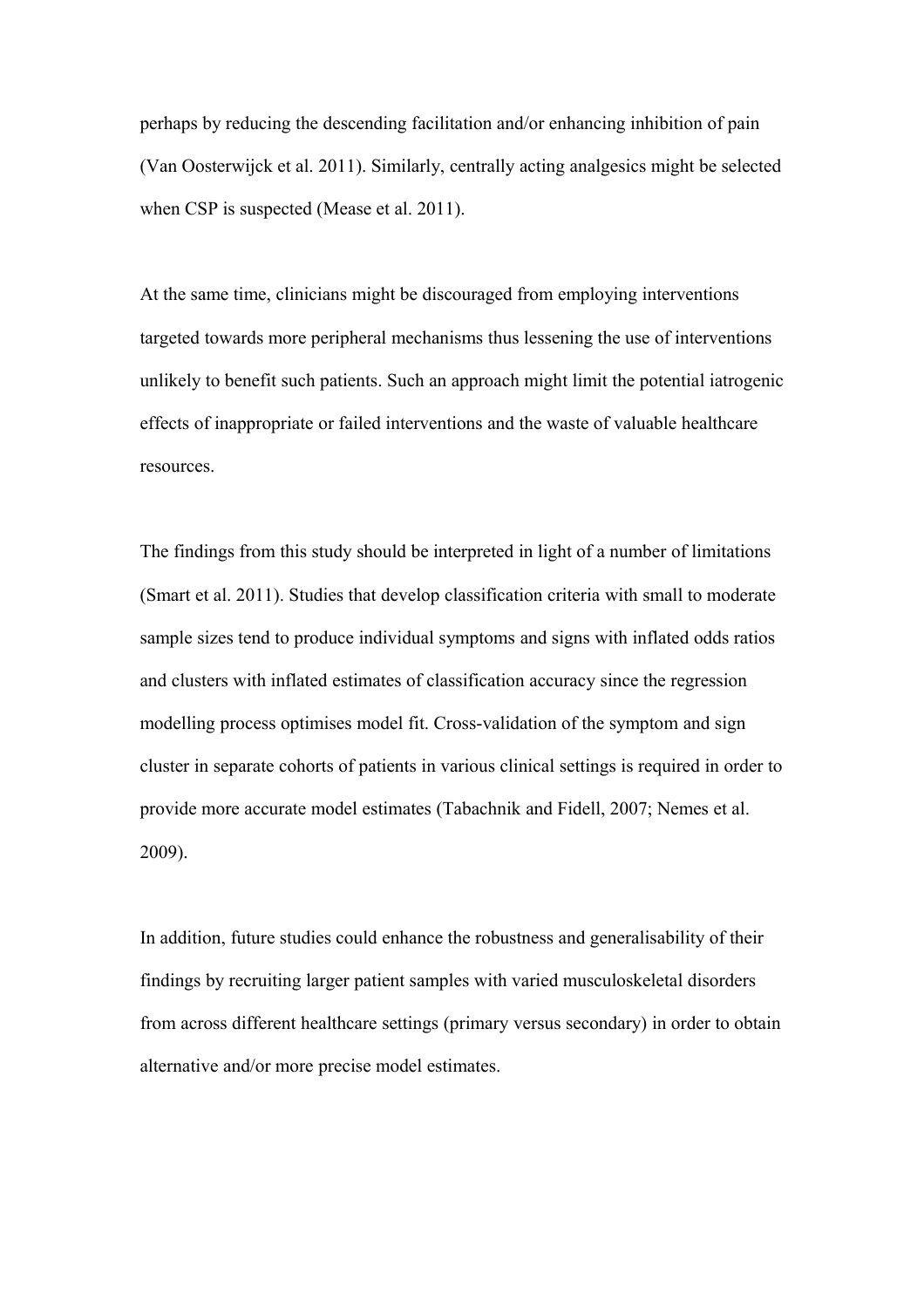Also, the assignment of the reference standard by two independent clinicians and the completion of clinical criteria checklists by clinicians blinded to the patient's clinical classification is desirable in order to improve the robustness and legitimacy of the clinical classification as a reference standard and minimise the potentially confounding influence of 'clinical review bias' whereby a clinicians prior knowledge of the reference standard (i.e. clinical classification) may have influenced completion of the clinical criteria checklist as a consequence of their preconceived ideas about the nature of clinical findings associated with NP (Scott et al. 2008). Furthermore, estimates of classification accuracy derived in the absence of a gold standard method by which to determine the true presence/absence of the target condition (i.e. CSP) should be treated with caution (Jones et al. 2010).

Neuroimaging and/or quantitative sensory testing (QST) techniques could be used to further evaluate the biological plausibility of mechanisms-based pain classifications. Demonstrable evidence of areas of differential brain activation and/or QST profiles associated with CSP compared to NP/PNP could provide additional evidence to support of the validity of CSP as a mechanisms-based classification of pain.

## **5. Conclusion**

This study identified a cluster of three symptoms and one sign associated with a clinical classification of CSP in patients with low back  $(\pm \text{ leg})$  pain. The cluster was found to have high levels of classification accuracy suggesting it might be useful clinically. Further studies involving larger patient samples with a range of musculoskeletal disorders are required in order to provide more robust estimates of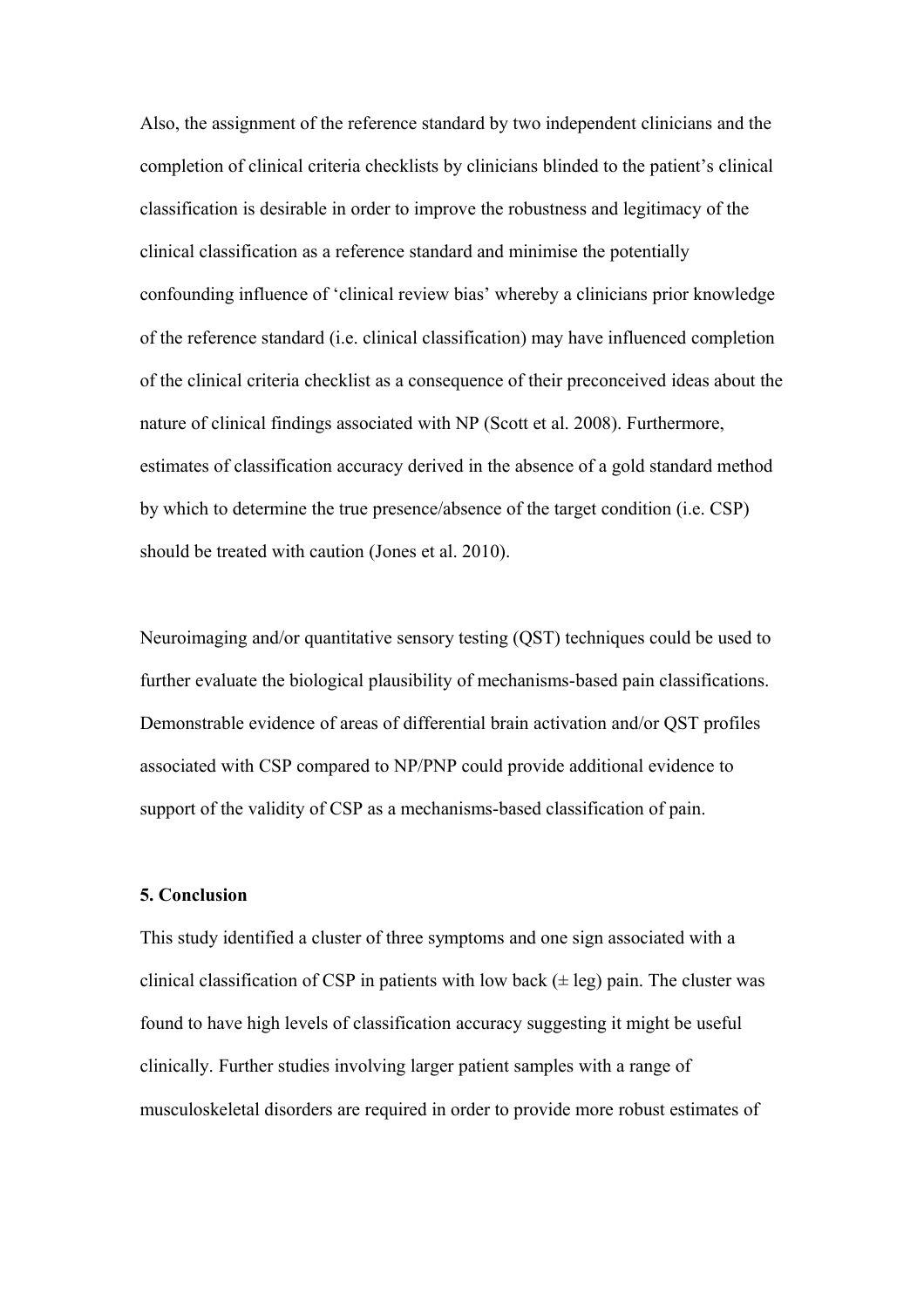classification accuracy as well as identify other potential symptoms and signs associated with CSP.

**Conflicts of interest:** None declared.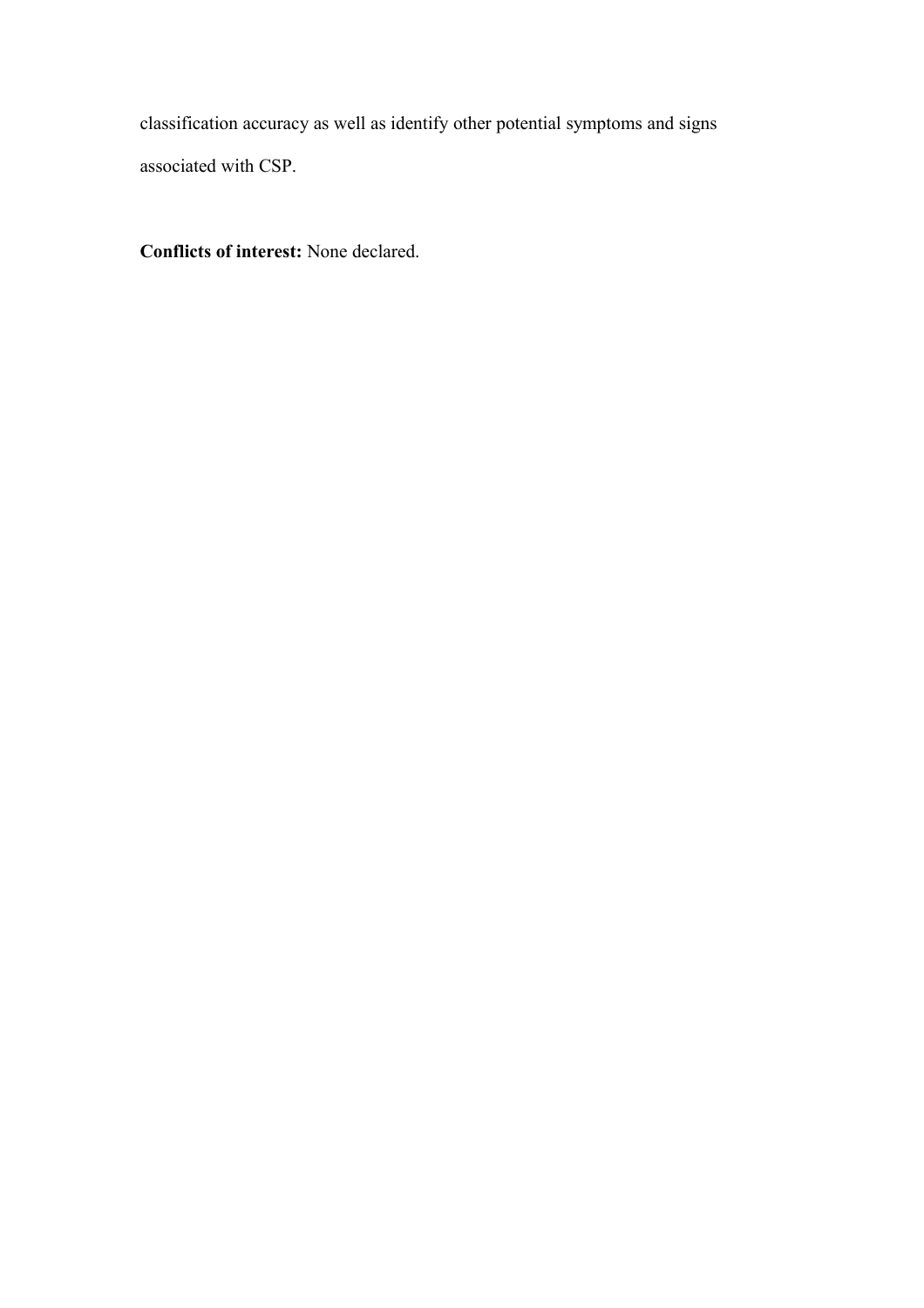#### **References**

Bachman LM, Jüni P, Reichenbach S Ziswiler HR, Kessels AG, Vögelin E. Consequences of different diagnostic 'gold standards' in test accuracy research. carpal tunnel syndrome as an example. International Journal of Epidemiology 2005; 34: 953- 55.

Bennett M. The LANSS pain scale: the Leeds assessment of neuropathic symptoms and signs. Pain 2001; 92: 147-57.

Bossuyt PM, Reitsma JB, Bruns DE, et al. The STARD statement for reporting studies of diagnostic accuracy: explanation and elaboration. Clinical Chemistry 2003; 49: 7-18.

Butler DS. The Sensitive Nervous System. Adelaide: Noigroup Publications; 2000.

Clauw DJ. The taxonomy of chronic pain: moving toward more mechanistic classifications. In: Wallace DJ, Clauw DJ, editors. Fibromyalgia and Other Central Pain Syndromes. Philadelphia: Lippincott Williams and Watkins; 2005. p. 9-16.

Curatolo M. Clinical applications of basic mechanisms of musculoskeletal pain. In Castro-Lopez J, Raja S, Schmelz M, editors. Pain 2008. An Updated Course Review. Refresher Course Syllabus. Seattle: IASP Press; 2008. p. 49-54.

Dickenson A. The neurobiology of chronic pain states. Anaesthesia and Intensive Care Medicine 2007; 9: 8-12.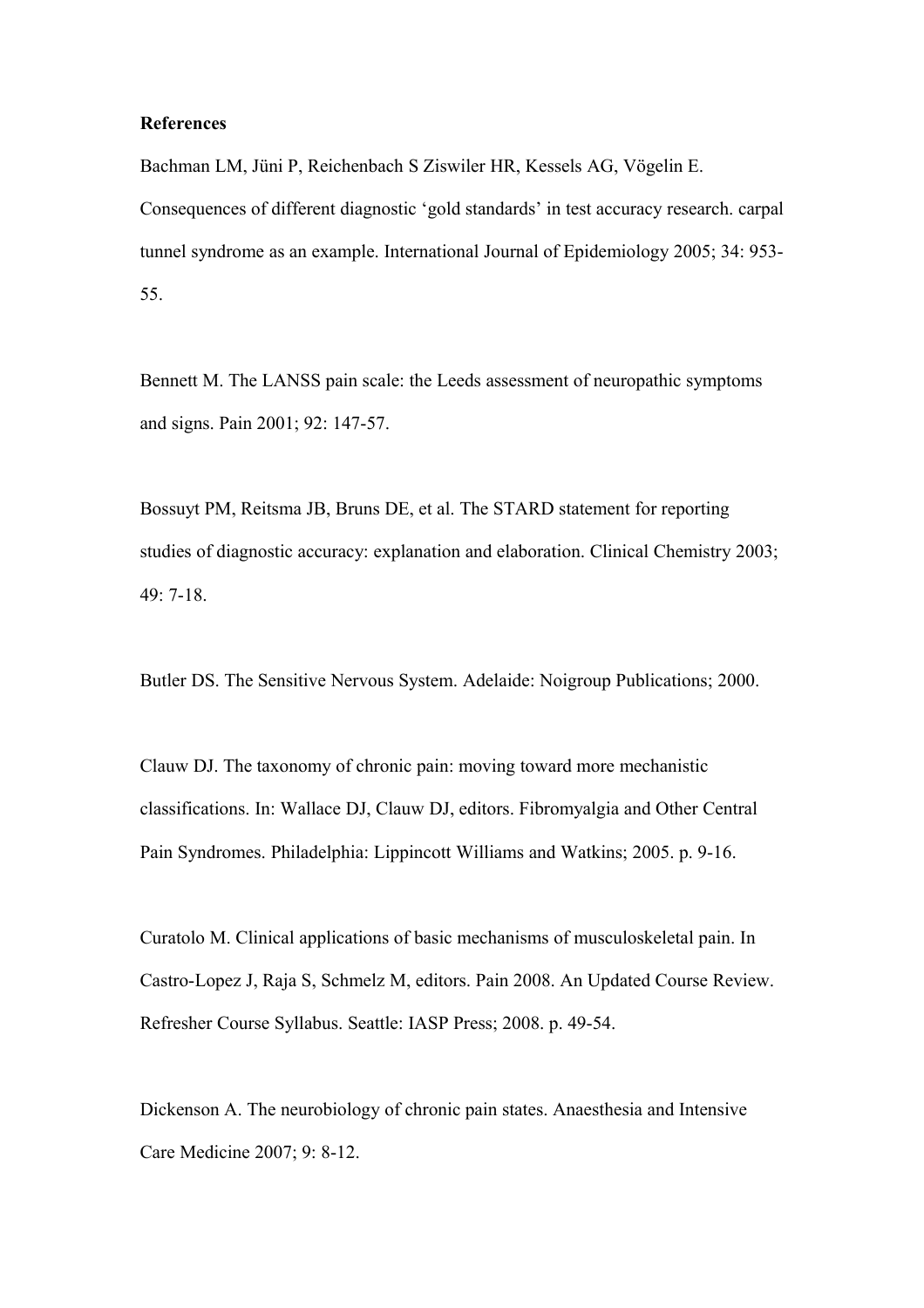Freynhagen R, Baron R, Gockel U, Tölle TR. Pain DETECT: a new screening questionnaire to identify neuropathic components in patients with back pain. Current Medical Research and Opinion 2006; 22: 1911-20.

Giesecke T, Gracely RH, Grant MAB et al. Evidence of augmented central pain processing in idiopathic chronic low back pain. Arthritis and Rheumatism 2004; 50: 613-23.

Hoeting JA, Madigan D, Raftery AE, Volinsky CT. Bayesian model averaging: a tutorial. Statistical Science 1999; 14: 382-417.

Hosmer DW, Lemeshow S. Applied Logistic Regression. 2<sup>nd</sup> ed. New York: John Wiley & Sons; 2000.

Jaeschke R, Guyatt GH, Sackett DL. Users' guide to the medical literature. III. How to use an article about a diagnostic test. B. What are the results and will they help me in caring for my patients. JAMA 1994; 271: 703-7.

Jensen OK, Nielsen CV, Stengaard-Pedersen K. Low back pain may be caused by disturbed pain regulation. A cross-sectional study in low back pain patients using tender point examination. European Journal of Pain 2010; 14: 514-22.

Jones G, Johnson WO, Hanson TE, Christensen R. Identifiability of models for multiple diagnostic testing in the absence of a gold standard. Biometrics 2010; 66: 855-63.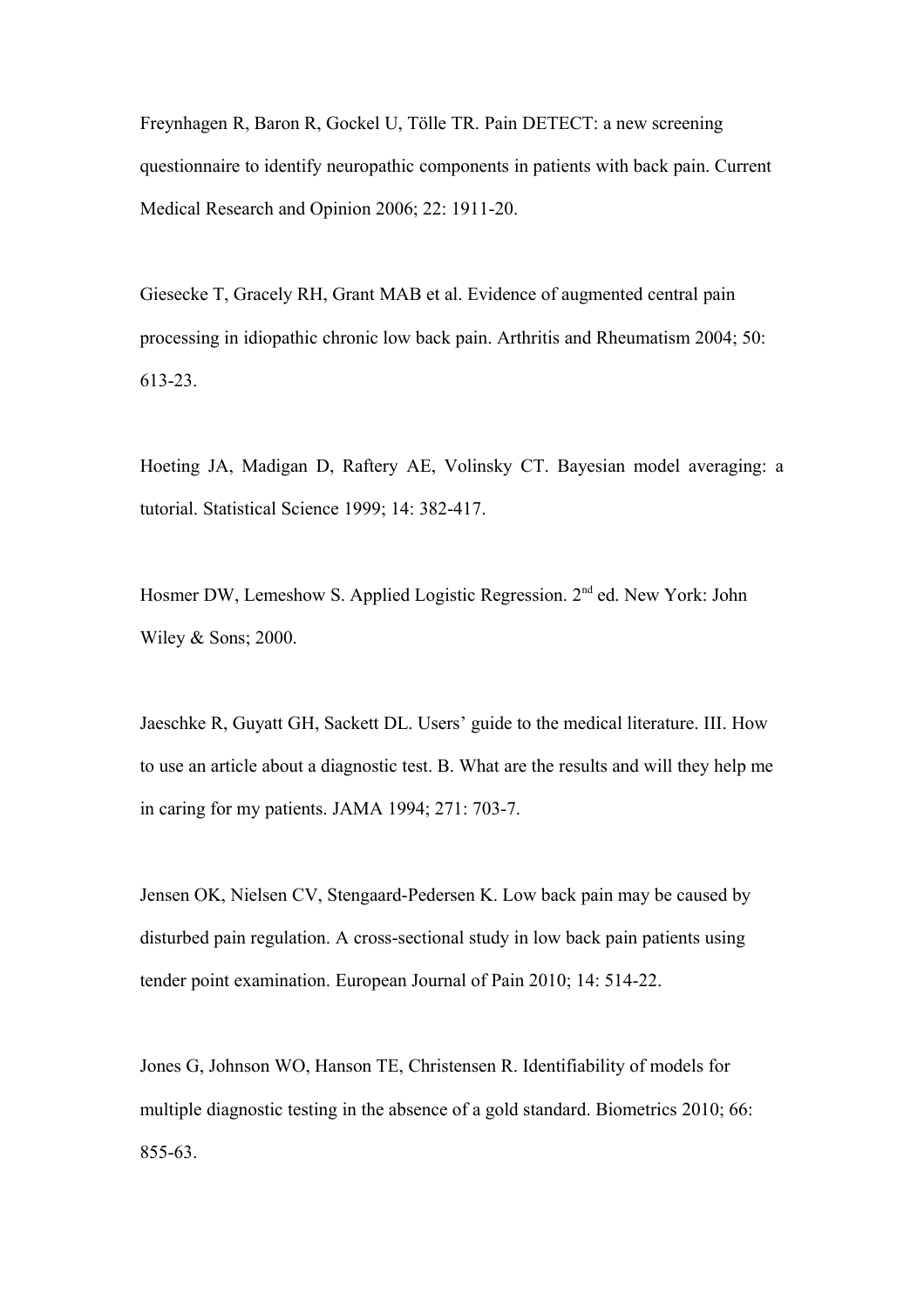Katz JN, Stock SR, Evanoff BA et al. Classification criteria and severity assessment in work-associated upper extremity disorders: methods matter. American Journal of Industrial Medicine 2000; 38: 369-72.

Latremoliere A, Woolf CJ. Central sensitization: a generator of pain hypersensitivity by central neural plasticity. Journal of Pain 2009; 10: 895-926.

Lidbeck J. Central hyperexcitability in chronic musculoskeletal pain: a conceptual breakthrough with multiple clinical implications. Pain Research Management 2002; 7: 81-92.

Lloyd D, Findlay G, Roberts N, Nurmikko T. Differences in low back pain behaviour are reflected in the cerebral response to tactile stimulation of the lower back. Spine 2008; 33: 1372-7.

Mease PJ, Hanna S, Frakes EP, Altman RD. Pain mechanisms in osteoarthritis: understanding the role of central pain and current approaches to its treatment. The Journal of Rheumatology 2011; in press.

Montgomery JM, Nyhan B. Bayesian model averaging: theoretical developments and practical applications. Political Analysis 2010; 18: 245-70.

Moseley GL. Combined physiotherapy and education is effective for chronic low back pain. a randomized controlled trial. Australian Journal of Physiotherapy 2002; 48: 297-302.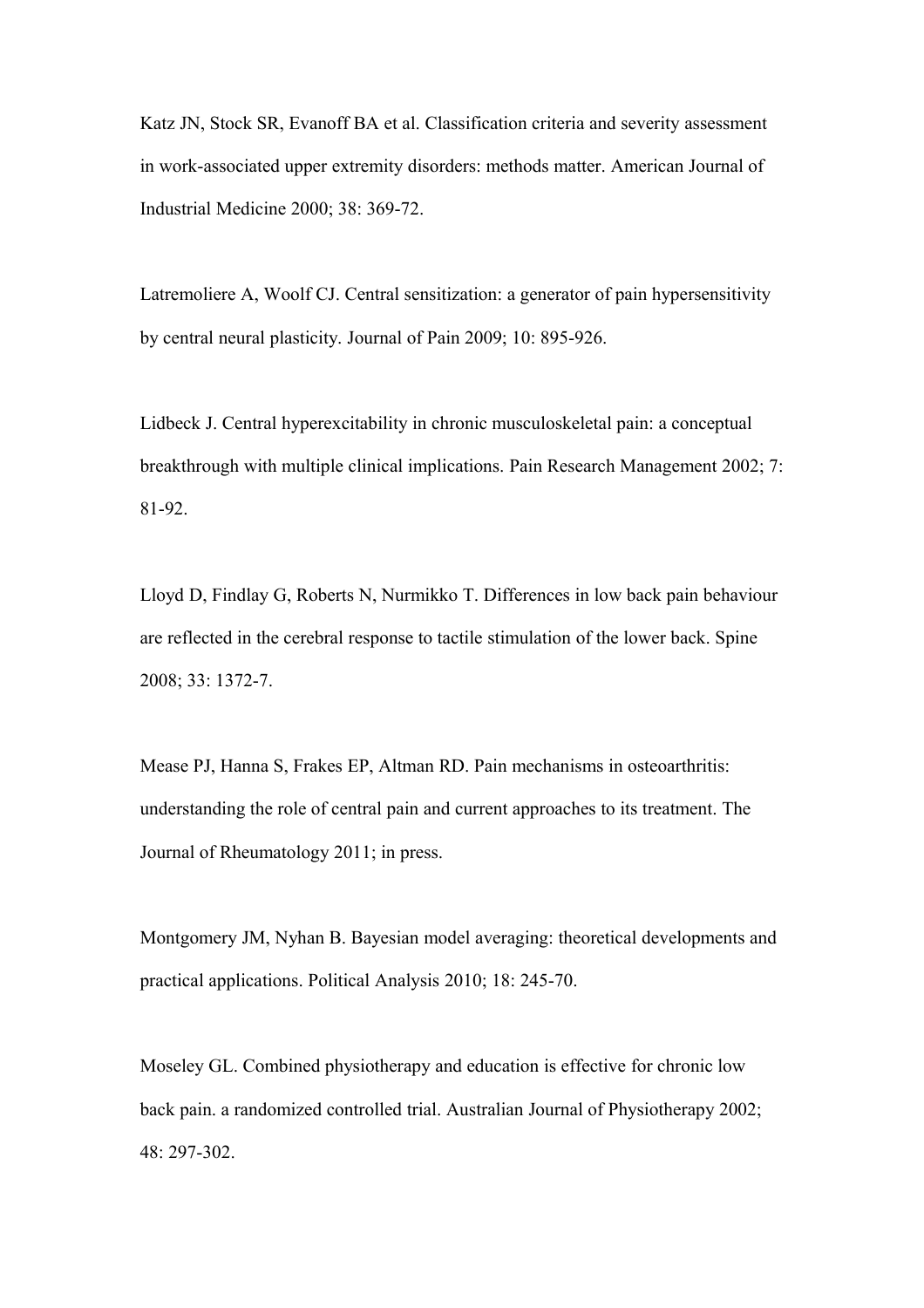Moseley GL, Nicholas MK, Hodges PW. A randomized controlled trial of intensive neurophysiology education in chronic low back pain. Clinical Journal of Pain 2004; 20: 324-30.

Nemes S, Jonasson JM, Genell A, Steineck G. Bias in odds ratios by logistic regression modelling and sample size. BMC Medical Research Methodology 2009; 9:56 doi: 10.1186/1471-2288-9-56.

Neugebauer V, Galhardo V, Maione S, Mackey SC. Forebrain pain mechanisms. Brain Research Reviews 2009; 60: 226-42.

Nijs J, Van Houdenhove B, Oostendorp RAB. Recognition of central sensitisation in patients with musculoskeletal pain: application of pain neurophysiology in manual therapy practice. Manual Therapy 2010; 15: 135-41.

Petty NJ, Moore AP. Neuromusculoskeletal Examination and Assessment. A Handbook for Therapists. Edinburgh: Churchill Livingstone; 2001.

Scott IA, Greenberg PB, Poole PJ. Cautionary tales in the clinical interpretation of studies of diagnostic tests. Internal Medicine Journal 2008; 38: 120-9.

Smart K, O'Connell NE, Doody C. Towards a mechanisms-based classification of pain in musculoskeletal physiotherapy? Physical Therapy Reviews 2008; 13: 1-10.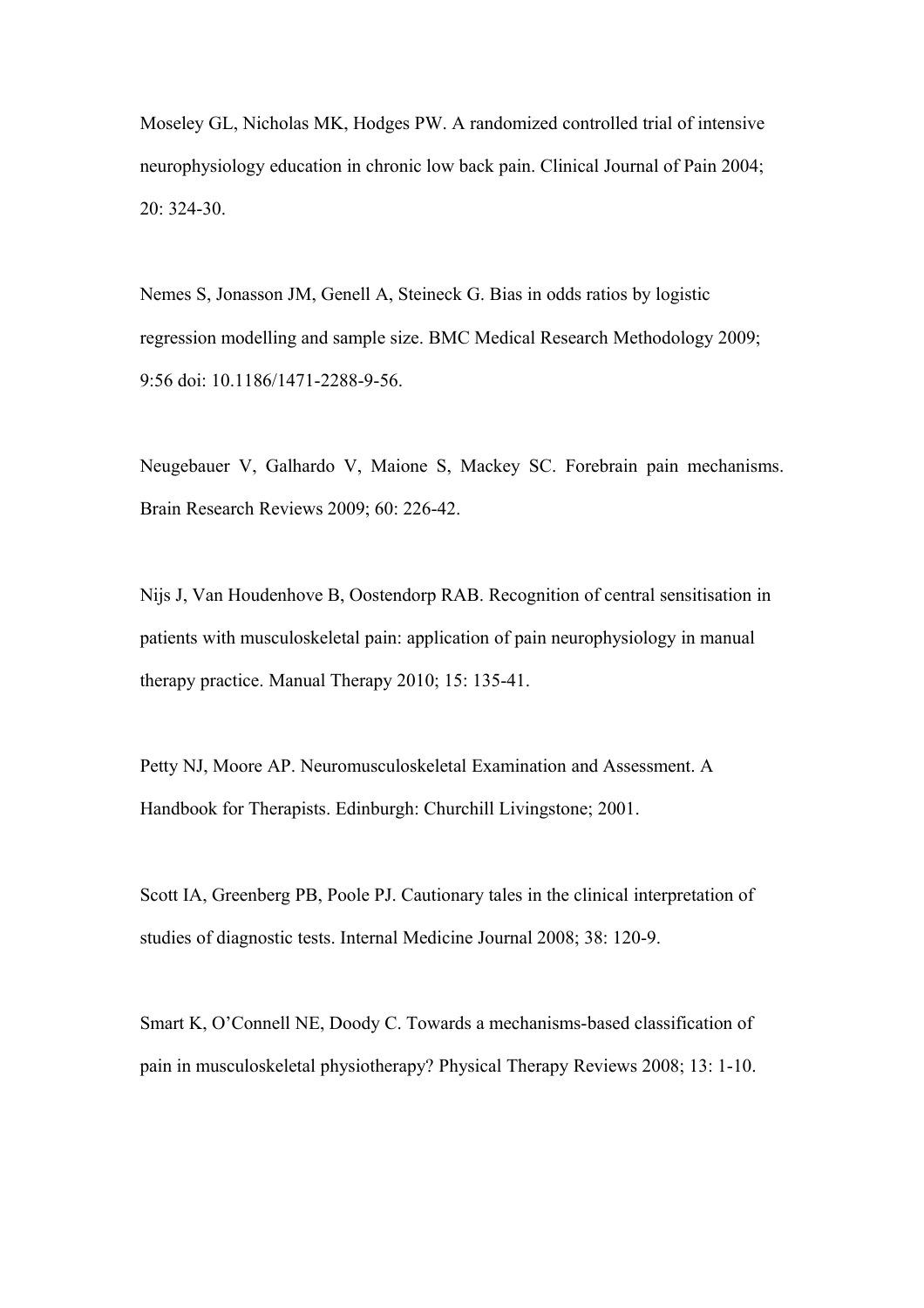Smart KM, Blake C, Staines A, Doody C. Clinical indicators of 'nociceptive', 'peripheral neuropathic' and 'central' mechanisms of musculoskeletal pain. A Delphi survey of expert clinicians. Manual Therapy 2010; 15: 80-87.

Smart KM, Blake C, Staines A, Doody C. The discriminative validity of 'nociceptive', 'peripheral neuropathic' and 'central sensitisation' as mechanismsbased classifications of musculoskeletal pain. Clinical Journal of Pain 2011; 27: 655- 63.

Streiner DL, Norman GR. Health Measurement Scales: a practical guide to their development and use. 3<sup>rd</sup> ed. Oxford: Oxford University Press; 2003.

Tabachnick BG, Fidell, LS. Using Multivariate Statistics. 5<sup>th</sup> ed. Boston: Allyn and Bacon; 2007.

Van Oosterwijck J, Nijs J, Meeus M et al. Pain neurophysiology education improves cognitions, pain thresholds, and movement performance in people with chronic whiplash. A pilot study. Journal of Rehabilitation Research and Development 2011; 48: 43-58.

Vicenzino B, Souvlis T, Wright A. Musculoskeletal pain. In: Strong J, Unruh AM, Wright A, Baxter GD, editors. Pain: A Textbook for Therapists. Edinburgh: Churchill Livingstone; 2002. p. 327-349.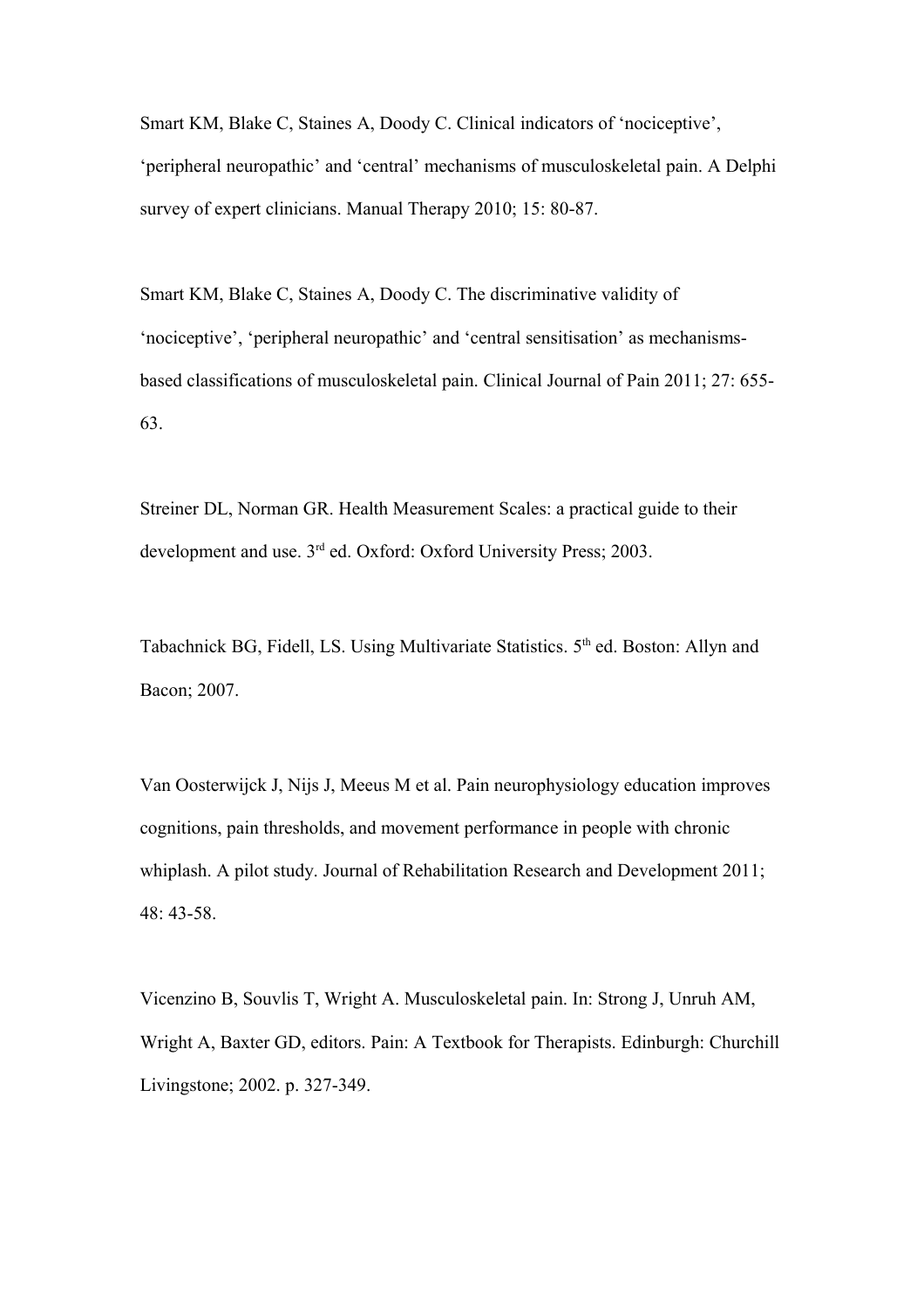Waddell G, McCulloch JA, Kummel E, Venner RM. Nonorganic physical signs in low back pain. Spine 1980; 5: 117-25.

Wand BM, Parkitney L, O'Connell NE et al. Cortical changes in chronic low back pain: current state of the art and implications for clinical practice. Manual Therapy 2011; 16: 15-20.

Wang D, Zhang W, Bakhai A. Comparison of Bayesian model averaging and stepwise methods for model selection in logistic regression. Statistics in Medicine 2004; 23: 3451-67.

Woolf CJ. Pain: moving from symptom control toward mechanism-specific pharmacologic management. Annals of Internal Medicine 2004; 140:441-51.

Woolf CJ. Central sensitization: implications for the diagnosis and treatment of pain. Pain 2011; 152: S2-15.

Woolf CJ, Salter MW. Plasticity and pain: role of the dorsal horn. In: McMahon SB, Koltzenburg M, editors. Textbook of Pain. 5<sup>th</sup> ed. Amsterdam: Elsevier; 2006. p. 91-105.

Zusman M. Forebrain-mediated sensitisation of central pain pathways: non-specific pain and a new image for manual therapy. Manual Therapy 2002; 7: 80-88.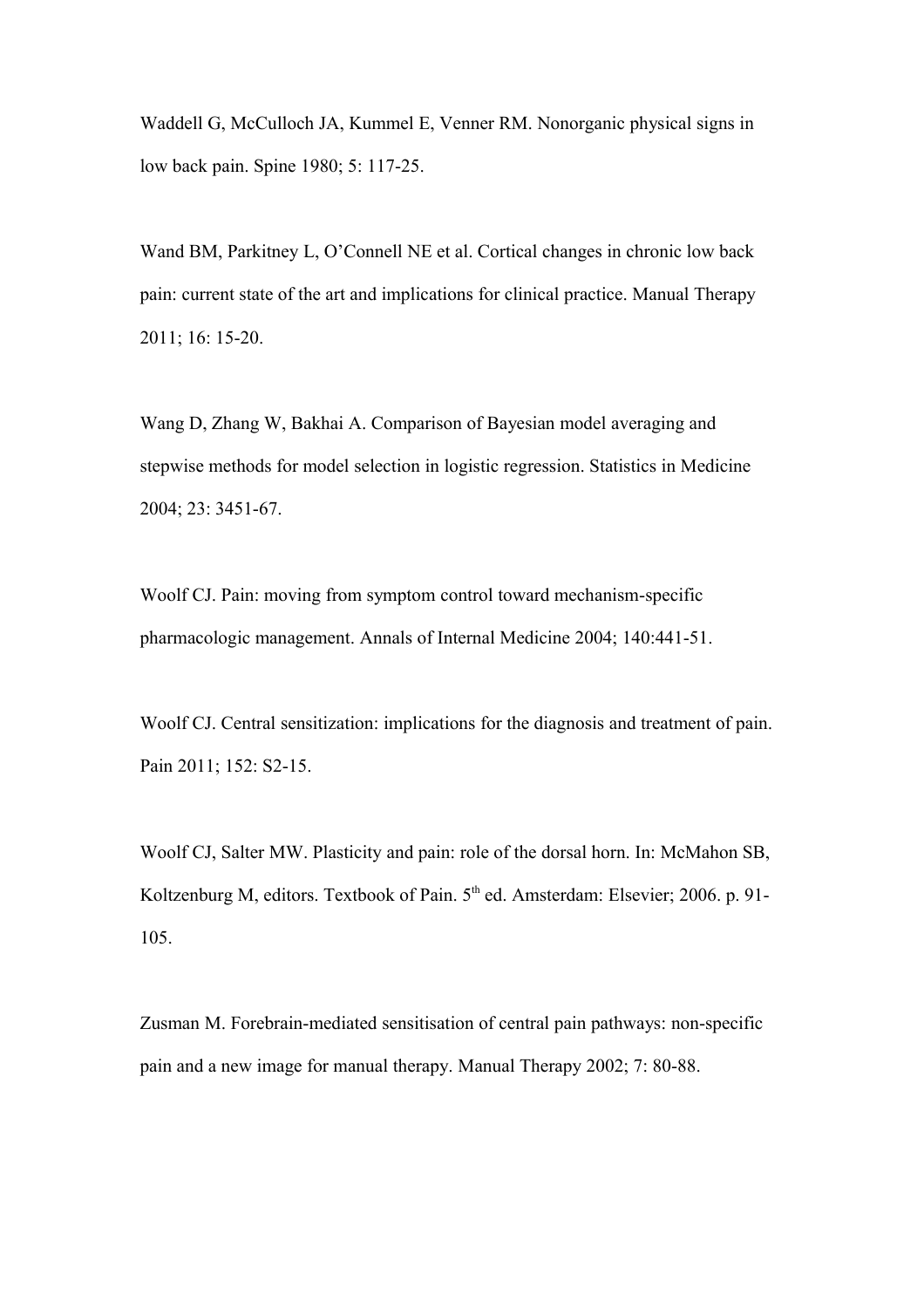# **Legends for illustrations:**

Figure 1. Delphi-derived clinical indicators of 'central sensitisation' pain.

# **Subjective:** • Disproportionate, non-mechanical, unpredictable pattern of pain provocation in response to multiple/non-specific aggravating/easing factors. Pain persisting beyond expected tissue healing/pathology recovery times. Pain disproportionate to the nature and extent of injury or pathology. • Widespread, non-anatomical distribution of pain. • History of failed interventions (medical/surgical/therapeutic). Strong association with maladaptive psychosocial factors (e.g. negative emotions, poor selfefficacy, maladaptive beliefs and pain behaviours, altered family/work/social life, medical conflict). Unresponsive to NSAIDS and/or more responsive to anti-epileptic (e.g. Lyrica) /antidepressant (e.g. Amitriptyline) medication. • Reports of spontaneous (i.e. stimulus-independent) pain and/or paroxysmal pain (i.e. sudden recurrences and intensification of pain). Pain in association with high levels of functional disability. More constant/unremitting pain. Night pain/disturbed sleep. • Pain in association with other dysesthesias (e.g. burning, coldness, crawling). • Pain of high severity and irritability (i.e. easily provoked, taking a long time to settle). **Clinical examination:** • Disproportionate, inconsistent, non-mechanical/non-anatomical pattern of pain provocation in response to movement/mechanical testing. • Positive findings of hyperalgesia (primary, secondary) and/or allodynia and/or hyperpathia within the distribution of pain. • Diffuse/non-anatomic areas of pain/tenderness on palpation. • Positive identification of various psychosocial factors (e.g. catastrophisation, fear-avoidance

Figure 1. Delphi-derived clinical indicators of 'central sensitisation' pain (Smart et al. 2010).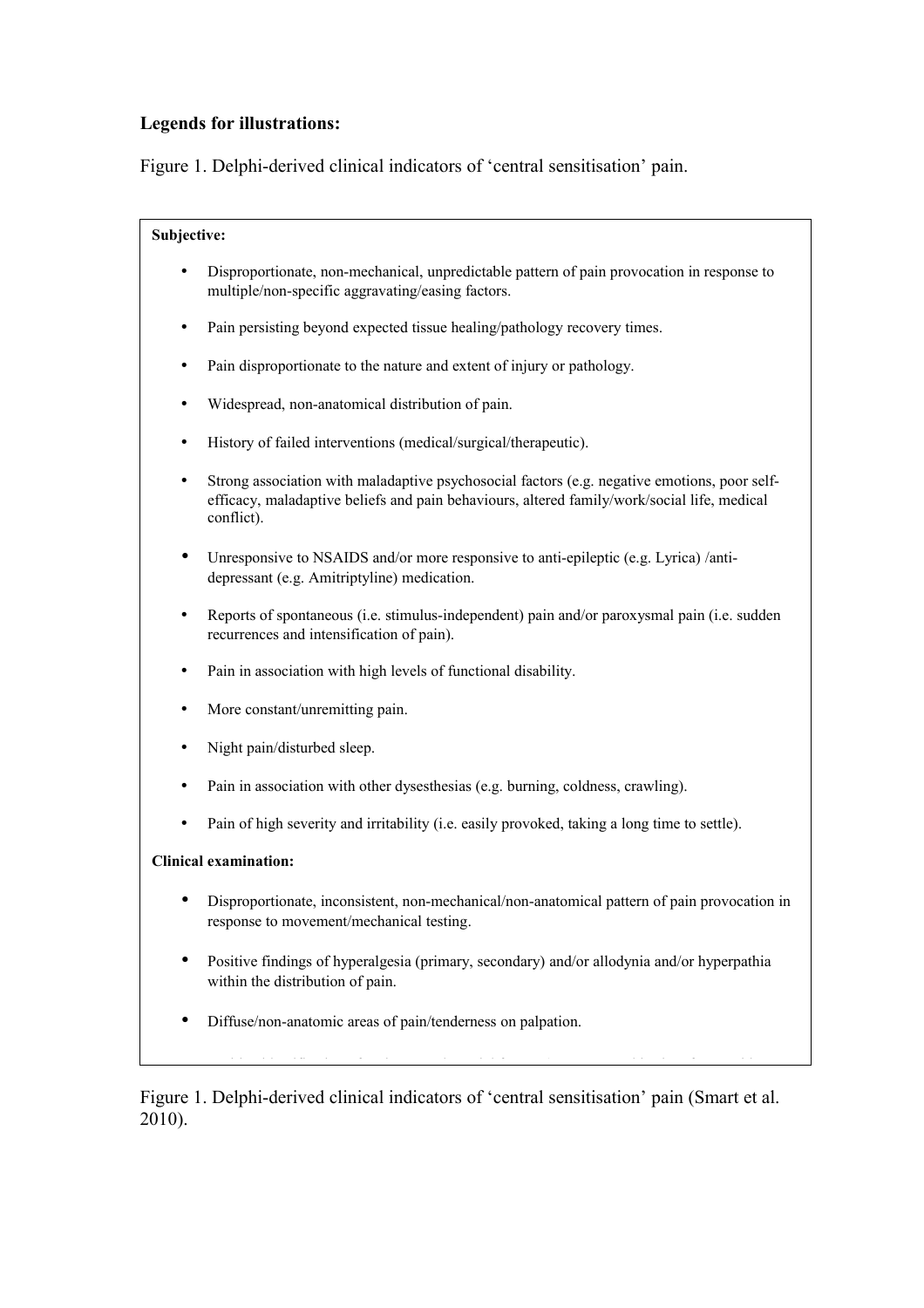Figure 2. Flowchart of patient recruitment.



Figure 3. A graphical representation of the discriminatory properties of the final 'central sensitisation' pain model.